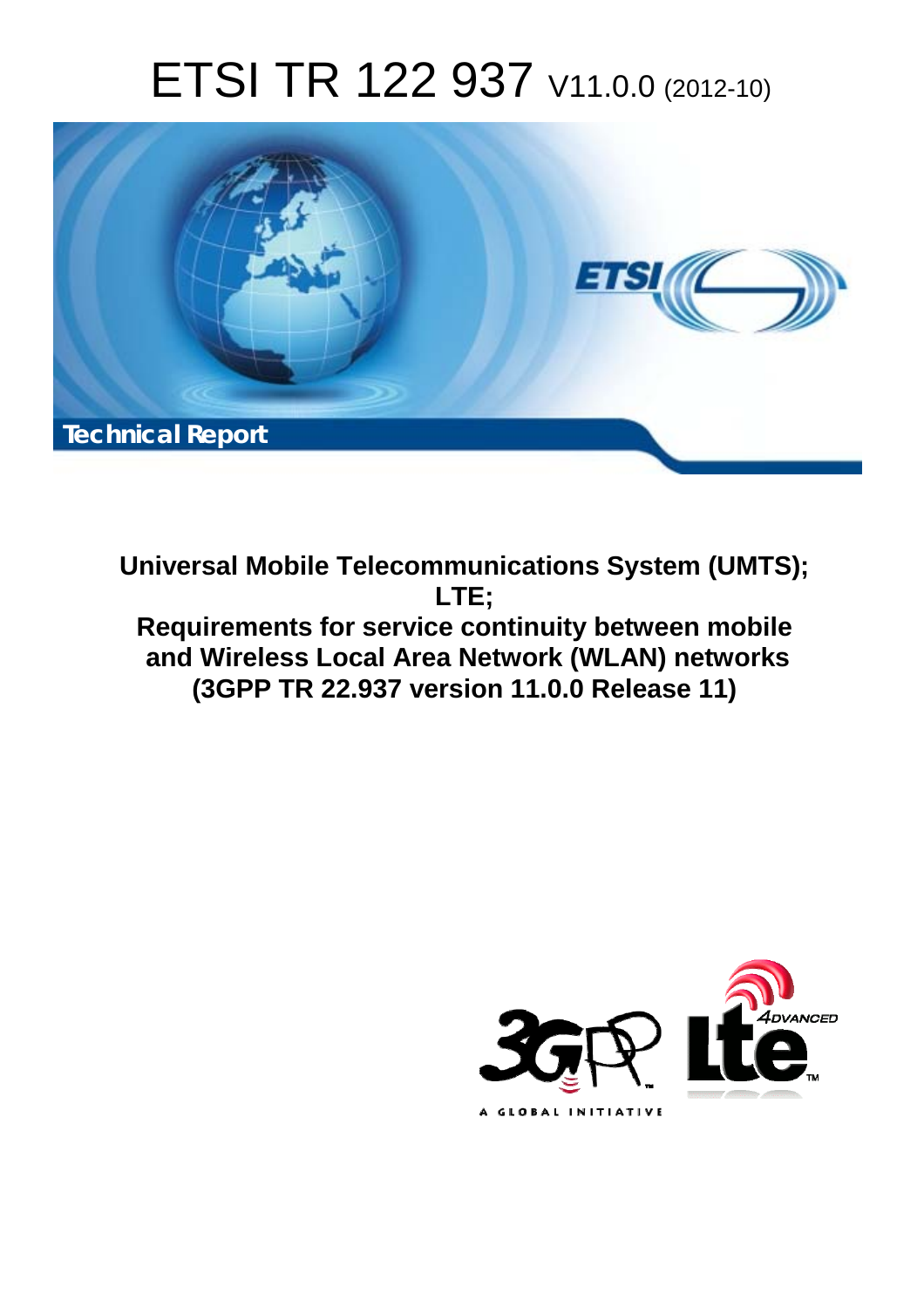Reference RTR/TSGS-0122937vb00

> Keywords LTE,UMTS

#### *ETSI*

#### 650 Route des Lucioles F-06921 Sophia Antipolis Cedex - FRANCE

Tel.: +33 4 92 94 42 00 Fax: +33 4 93 65 47 16

Siret N° 348 623 562 00017 - NAF 742 C Association à but non lucratif enregistrée à la Sous-Préfecture de Grasse (06) N° 7803/88

#### *Important notice*

Individual copies of the present document can be downloaded from: [http://www.etsi.org](http://www.etsi.org/)

The present document may be made available in more than one electronic version or in print. In any case of existing or perceived difference in contents between such versions, the reference version is the Portable Document Format (PDF). In case of dispute, the reference shall be the printing on ETSI printers of the PDF version kept on a specific network drive within ETSI Secretariat.

Users of the present document should be aware that the document may be subject to revision or change of status. Information on the current status of this and other ETSI documents is available at <http://portal.etsi.org/tb/status/status.asp>

If you find errors in the present document, please send your comment to one of the following services: [http://portal.etsi.org/chaircor/ETSI\\_support.asp](http://portal.etsi.org/chaircor/ETSI_support.asp)

#### *Copyright Notification*

No part may be reproduced except as authorized by written permission. The copyright and the foregoing restriction extend to reproduction in all media.

> © European Telecommunications Standards Institute 2012. All rights reserved.

DECT<sup>™</sup>, PLUGTESTS<sup>™</sup>, UMTS<sup>™</sup> and the ETSI logo are Trade Marks of ETSI registered for the benefit of its Members. **3GPP**TM and **LTE**™ are Trade Marks of ETSI registered for the benefit of its Members and of the 3GPP Organizational Partners.

**GSM**® and the GSM logo are Trade Marks registered and owned by the GSM Association.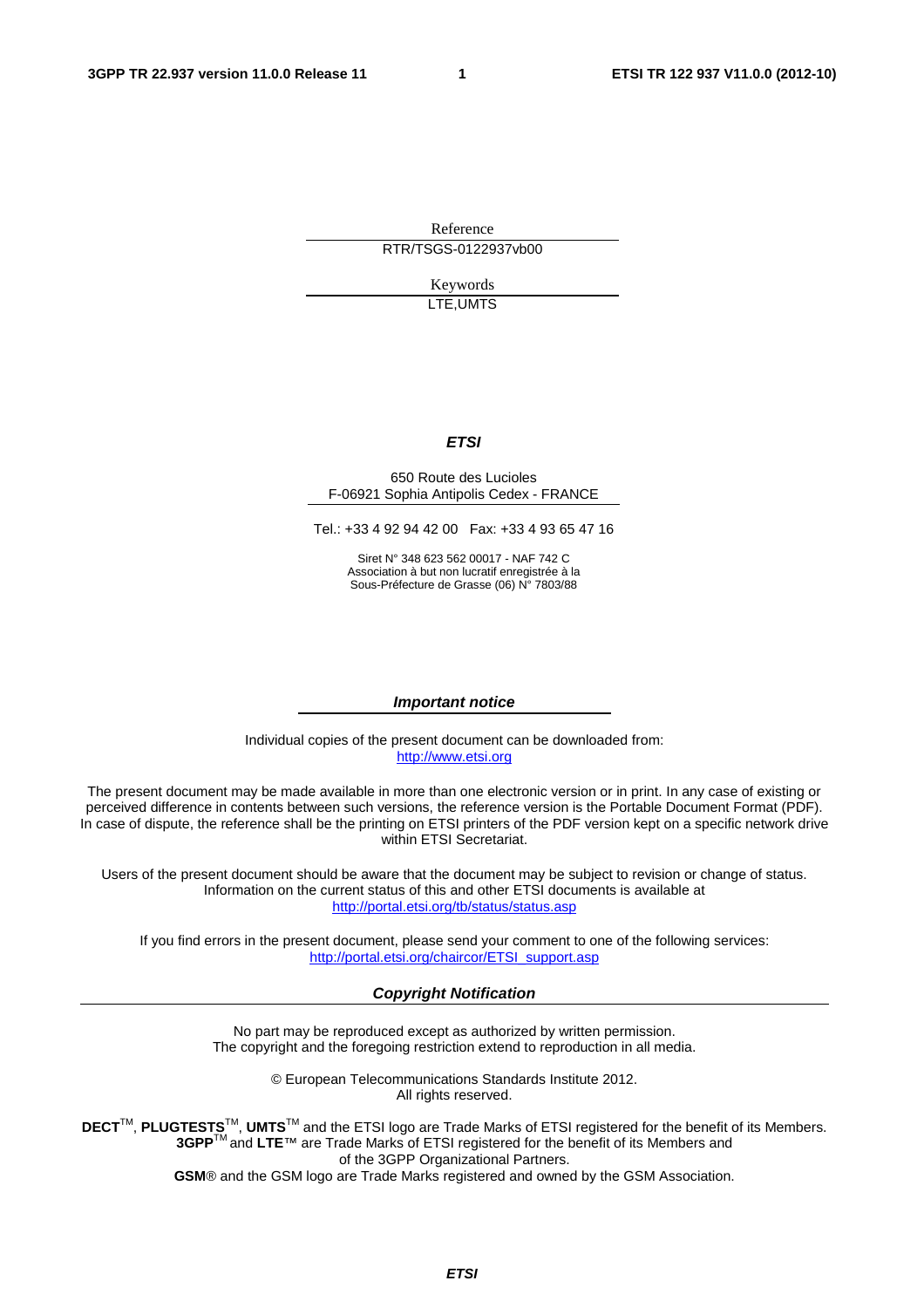## Intellectual Property Rights

IPRs essential or potentially essential to the present document may have been declared to ETSI. The information pertaining to these essential IPRs, if any, is publicly available for **ETSI members and non-members**, and can be found in ETSI SR 000 314: *"Intellectual Property Rights (IPRs); Essential, or potentially Essential, IPRs notified to ETSI in respect of ETSI standards"*, which is available from the ETSI Secretariat. Latest updates are available on the ETSI Web server [\(http://ipr.etsi.org](http://webapp.etsi.org/IPR/home.asp)).

Pursuant to the ETSI IPR Policy, no investigation, including IPR searches, has been carried out by ETSI. No guarantee can be given as to the existence of other IPRs not referenced in ETSI SR 000 314 (or the updates on the ETSI Web server) which are, or may be, or may become, essential to the present document.

## Foreword

This Technical Report (TR) has been produced by ETSI 3rd Generation Partnership Project (3GPP).

The present document may refer to technical specifications or reports using their 3GPP identities, UMTS identities or GSM identities. These should be interpreted as being references to the corresponding ETSI deliverables.

The cross reference between GSM, UMTS, 3GPP and ETSI identities can be found under [http://webapp.etsi.org/key/queryform.asp.](http://webapp.etsi.org/key/queryform.asp)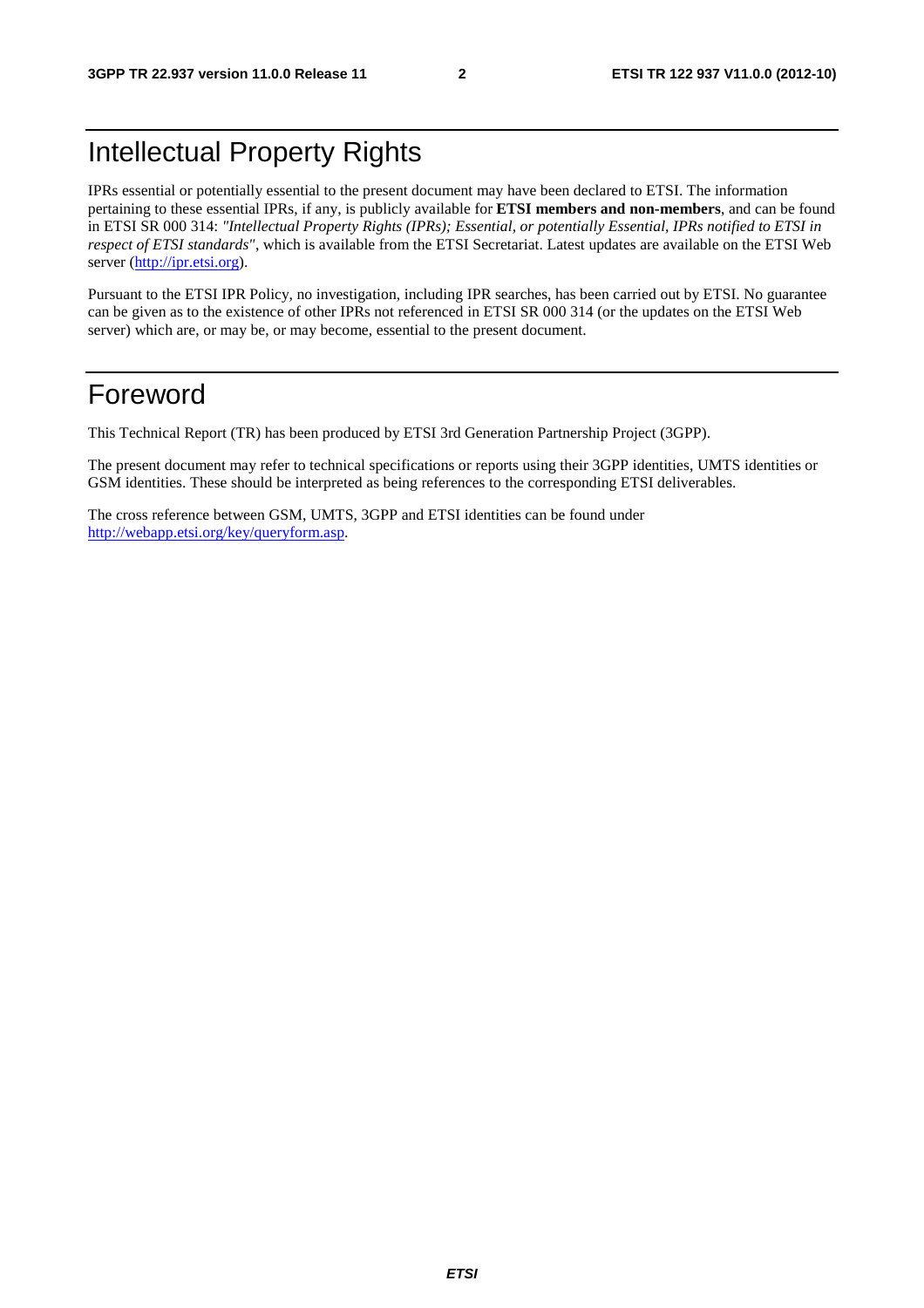$\mathbf{3}$ 

## Contents

| 1              |  |  |  |  |  |  |
|----------------|--|--|--|--|--|--|
| 2              |  |  |  |  |  |  |
| 3<br>3.1       |  |  |  |  |  |  |
| 3.2            |  |  |  |  |  |  |
| 4              |  |  |  |  |  |  |
| 4.1            |  |  |  |  |  |  |
| 4.2            |  |  |  |  |  |  |
| 4.2.1          |  |  |  |  |  |  |
| 4.2.2          |  |  |  |  |  |  |
| 4.2.3          |  |  |  |  |  |  |
| 4.3            |  |  |  |  |  |  |
| 4.3.1          |  |  |  |  |  |  |
| 4.3.2          |  |  |  |  |  |  |
| 4.3.3          |  |  |  |  |  |  |
| 4.6            |  |  |  |  |  |  |
| 4.6.1          |  |  |  |  |  |  |
| 4.6.2<br>4.6.3 |  |  |  |  |  |  |
| 4.7            |  |  |  |  |  |  |
| 4.7.1          |  |  |  |  |  |  |
| 4.7.2          |  |  |  |  |  |  |
| 4.7.3          |  |  |  |  |  |  |
| 4.8            |  |  |  |  |  |  |
| 4.8.1          |  |  |  |  |  |  |
| 4.8.2          |  |  |  |  |  |  |
| 4.8.3          |  |  |  |  |  |  |
| 4.9            |  |  |  |  |  |  |
| 4.9.1          |  |  |  |  |  |  |
| 4.9.2          |  |  |  |  |  |  |
| 4.9.3          |  |  |  |  |  |  |
| 4.10           |  |  |  |  |  |  |
| 4.10.1         |  |  |  |  |  |  |
| 4.10.2         |  |  |  |  |  |  |
| 4.10.3         |  |  |  |  |  |  |
| 5              |  |  |  |  |  |  |
| 5.1            |  |  |  |  |  |  |
| 5.2            |  |  |  |  |  |  |
| 5.3            |  |  |  |  |  |  |
| 5.4            |  |  |  |  |  |  |
| 6              |  |  |  |  |  |  |
| 6.1            |  |  |  |  |  |  |
| 6.2            |  |  |  |  |  |  |
|                |  |  |  |  |  |  |
| Annex A:       |  |  |  |  |  |  |
|                |  |  |  |  |  |  |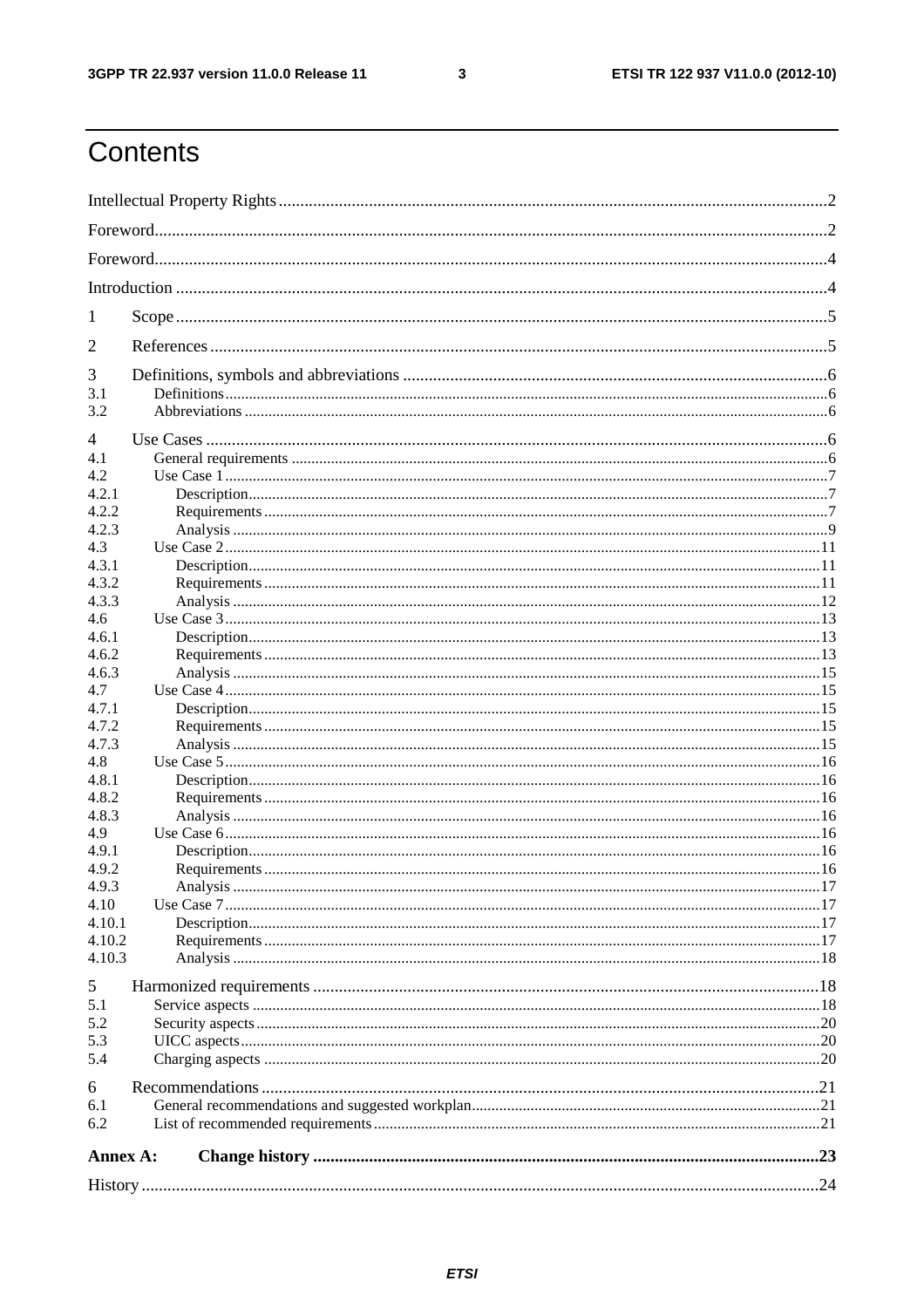## Foreword

This Technical Report has been produced by the  $3<sup>rd</sup>$  Generation Partnership Project (3GPP).

The contents of the present document are subject to continuing work within the TSG and may change following formal TSG approval. Should the TSG modify the contents of the present document, it will be re-released by the TSG with an identifying change of release date and an increase in version number as follows:

Version x.y.z

where:

- x the first digit:
	- 1 presented to TSG for information;
	- 2 presented to TSG for approval;
	- 3 or greater indicates TSG approved document under change control.
- y the second digit is incremented for all changes of substance, i.e. technical enhancements, corrections, updates, etc.
- z the third digit is incremented when editorial only changes have been incorporated in the document.

## Introduction

For Fixed-Mobile Convergence (FMC), some scenarios require seamless roaming between a GSM/GPRS/3G mobile network and a WLAN. Both networks may be independently authenticated. To maintain the quality of the customer experience, and due to the difference of networks, handovers to support service continuity may require that the handset is authenticated to both networks simultaneously, for relatively short periods of time.

The objective of the present document is therefore to determine the requirements for seamless roaming and service continuity between a GSM/GPRS/3G mobile network and a WLAN.

An example of a use case for such a study could be where the user, on his way to the office, is having a call on a 3GPP access network using his mobile phone. He then roams onto his office WLAN (and vice versa), while still being on the line and the call is transferred without the user noticing any interruption to the network served by the WLAN..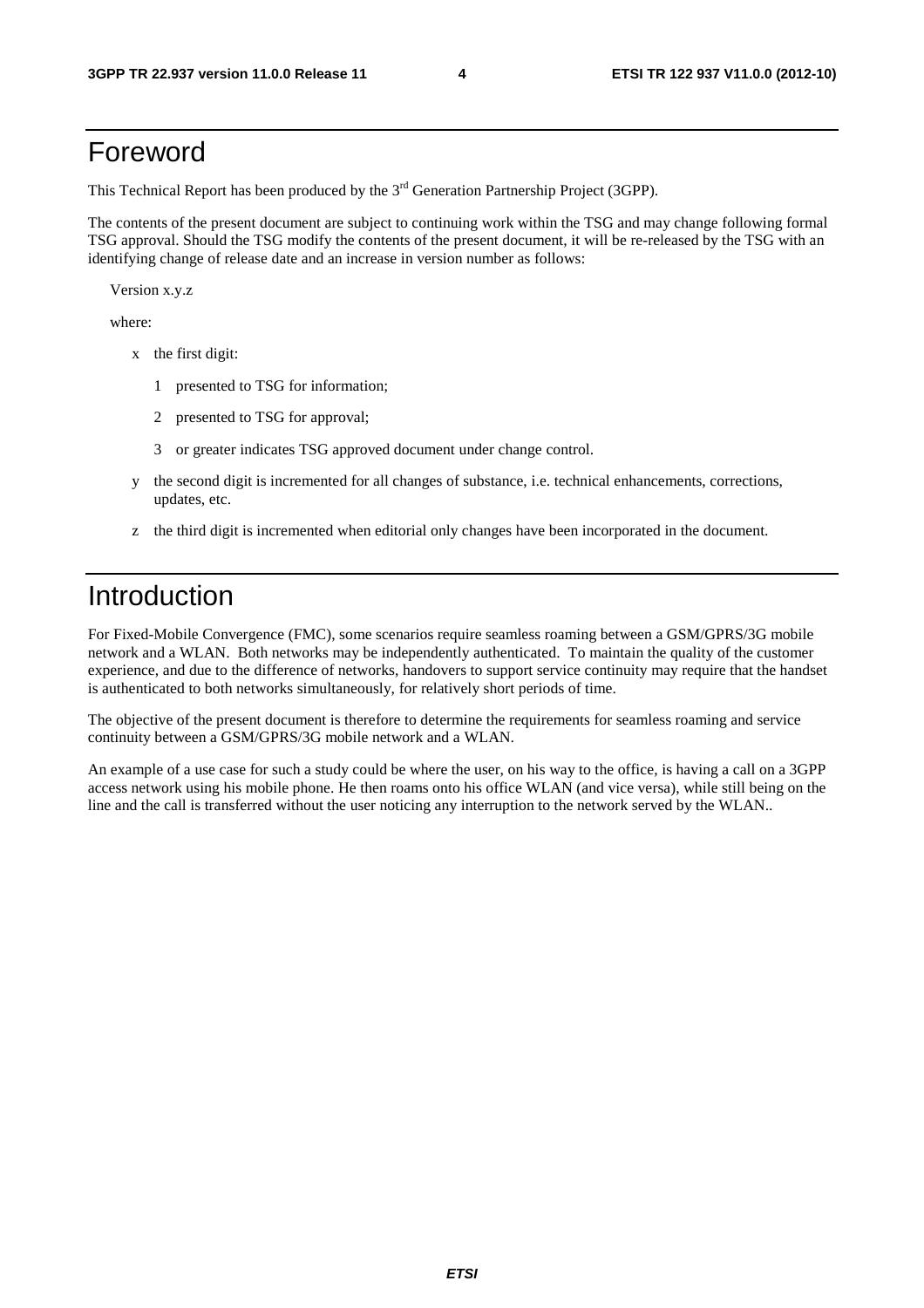### 1 Scope

The present document develops the use cases and requirements for service continuity between a 3GPP network and another network, which can be:

- a TISPAN NGN with an IMS, accessed by a WLAN.
- an ISP accessed via a WLAN

Each access network has its own separate security system and the NOs have a commercial agreement for roaming and handover.

The present document considers use cases whereby:

*Editors Note: Text to be added when use cases are agreed*

The present document also examines the requirements and implications of:

- service aspects: maintaining service quality and service continuity, while roaming between a 3GPP PLMN and an independently-owned WLAN;
- security aspects: while roaming between a 3GPP PLMN and a WLAN, in particular when networks may be independently authenticated.
- UICC aspects, including NAA types, personalisation and ownership.

The present document is related to ongoing standardisation efforts in the following areas:

- where the WLAN is an I-WLAN , requirements for which are described in [3];
- methods for selecting the 3GPP or the non-3GPP access network, requirements for which are described in [2].

## 2 References

The following documents contain provisions which, through reference in this text, constitute provisions of the present document.

- References are either specific (identified by date of publication, edition number, version number, etc.) or non-specific.
- For a specific reference, subsequent revisions do not apply.
- For a non-specific reference, the latest version applies. In the case of a reference to a 3GPP document (including a GSM document), a non-specific reference implicitly refers to the latest version of that document *in the same Release as the present document*.
- [1] 3GPP TR 21.905: "Vocabulary for 3GPP Specifications".
- [2] 3GPP TR 22.912: "Study into network selection requirements for non-3GPP access".
- [3] 3GPP TS22.234: " Requirements on 3GPP system to Wireless Local Area Network (WLAN) interworking".
- [4] 3GPP TS 22.011: "Service accessibility".
- [5] ETSI TS 102 310: "Smart Cards; Extensible Authentication Protocol support in the UICC".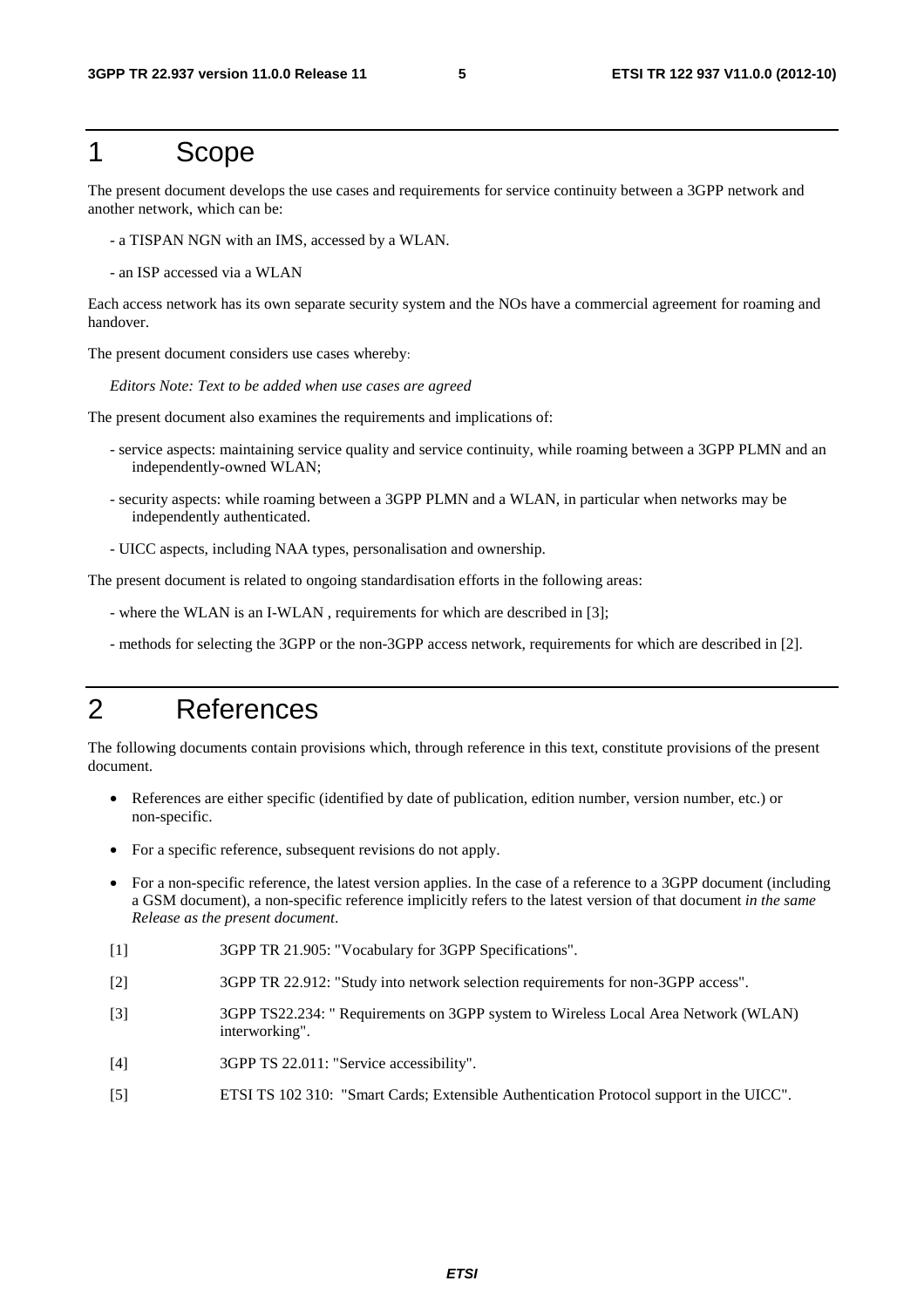## 3 Definitions, symbols and abbreviations

### 3.1 Definitions

For the purposes of the present document, the terms and definitions given in TR 21.905 [1] and the following apply. A term defined in the present document takes precedence over the definition of the same term, if any, in TR 21.905 [1].

**Credentials**: Data objects which are used to uniquely identify a subscriber and which are used in security procedures. For example, in the case of a USIM the credentials are IMSI and shared-secret Ki. The Milenage customisation parameter OPc can also be regarded also a credential, since it is derived from the Ki and is usually provisioned with the Ki.

**Credential-Attach:** This is a procedure whereby a credential is used to identify and authenticate a UE and to enrol it in a session with a network or subsystem.

**Primary NO:** The Network Operator which has the commercial relationship with the subscriber and is responsible for billing the subscriber.

**Secondary NO:** A Network Operator that has a commercial relationship with the Primary Network Operator by which the SNO provides services to subscribers of the PNO. The relationship could support the seamless handover of services to and from the PNO.

### 3.2 Abbreviations

For the purposes of the present document, the abbreviations given in TR 21.905 1] and the following apply. An abbreviation defined in the present document takes precedence over the definition of the same abbreviation, if any, in TR 21.905 [1].

| AAA         | Authentication, Authorisation, Accounting                      |
|-------------|----------------------------------------------------------------|
| <b>DSL</b>  | Digital Subscriber Line                                        |
| EAP         | <b>Extensible Authentication Protocol</b>                      |
| <b>EPS</b>  | <b>Evolved Packet System</b>                                   |
| <b>FMC</b>  | Fixed-Mobile Convergence                                       |
| <b>FMCA</b> | Fixed-Mobile Convergence Alliance                              |
| <b>GNAA</b> | Generic Network Access Application (not supported on the UICC) |
| <b>NAA</b>  | Network Access Application (on the UICC)                       |
| <b>PNM</b>  | Personal Network Management                                    |
| <b>PNO</b>  | Primary Network Operator                                       |
| <b>SNO</b>  | Secondary Network Operator                                     |
| <b>VCC</b>  | Voice Call Continuity                                          |
|             |                                                                |

## 4 Use Cases

### 4.1 General requirements

The subscriber possesses an UE which gives access to WLAN and 3GPP and access networks.

The UE shall support functionality to support service continuity when performing handover between the access networks to which it allows access.

Handover between networks shall be transparent to the user.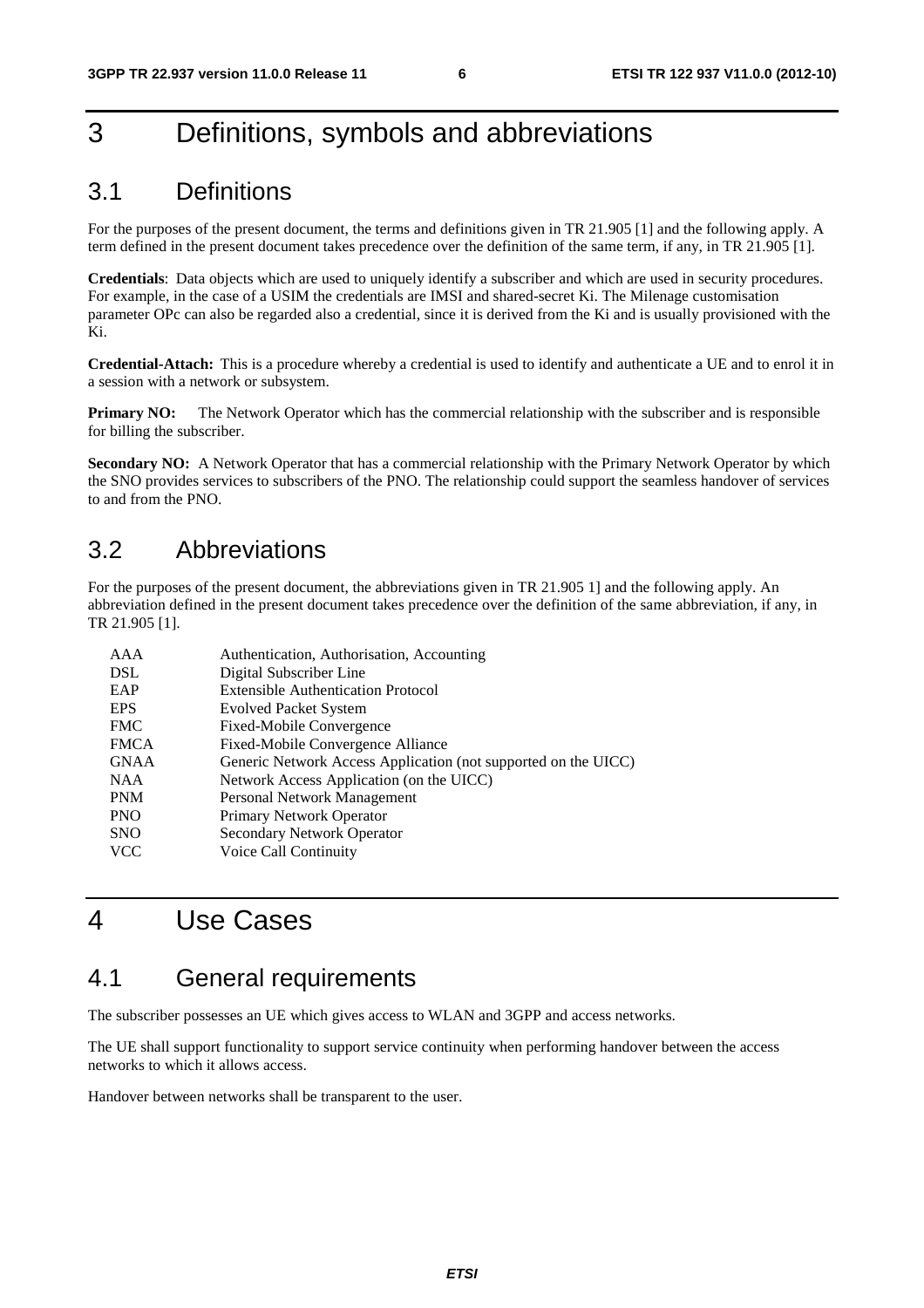## 4.2 Use Case 1

### 4.2.1 Description

Alice is a subscriber whose PNO provides her with home connectivity to DSL via technologies including WLAN. The PNO also provides her with seamless access to its public WLANs and those of its roaming partners. The PNO is a member of the WiFi Alliance and its infrastructure requires the UE to support EAP-SIM for secure access.

The PNO also provides Alice with seamless access to the mobile networks of a SNO and its roaming partners. Her PNO's network uses its own AAA infrastructure, which was in place before the PNO formed the commercial relationship with its current SNO.

The PNO may also provide Alice with multimedia services through an IMS

Alice is at home. She wishes to have an Internet multimedia session on her hand-held dual-mode UE.

She switches on the UE and it automatically obtains a secure connection (authenticated and encrypted) to the WLAN of her WLAN provider – that being the default network when she is at home. She then connects to the desired Internet multimedia service. If that service is part of the PNO's IMS, the UE establishes a secure session with the IMS, and then identifies which public user identities Alice wants to use.

Alice needs to undertake a journey to a location in a different town but she wants to carry on with her Internet and/or IMS multimedia session during the journey. She gets into a taxi, which sets off towards a local rail station.

Within a few seconds, the taxi approaches the limit of Alice's home WLAN coverage. The UE, which is in automatic network selection mode, connects to the 3GPP mobile network of the SNO and drops the PNO's WLAN connection. Alice does not have to enter a username or password or PIN for the handover. Alice can see on the UE that the current network has changed, but the identity of the SNO is not visible to her. As far as she is aware, network service is always provided by her PNO. The Internet and/or IMS multimedia session continues uninterrupted.

When the taxi approaches the station, the UE comes within range of a public WLAN hotspot of Alice's PNO (or a roaming partner). Alice's PNO prefers that Internet and/or IMS access is provided over WLAN rather than the 3GPP network, so the UE automatically moves the Internet and/or IMS multimedia session to the WLAN.. Again, the UE indicates that the network has changed, but Alice is otherwise unaware of the change in Network Operator.

As the train leaves the station, the UE detects a fall in WLAN signal, and so re-establishes the 3G connection and then drops the WLAN connection.

Alice knows from previous experience that as she stops at various stations along the way, or passes slowly though them, her UE will try to connect to the WLAN hotspots at those stations. She decides that her user experience would be more consistent if she remained connected to the 3GPP network for the duration of the train journey. So, she uses the "User Preferred" menu function on the UE to select the "3GPP Preferred" option for the duration of her train journey.

When Alice reaches the destination town, she knows that she can get handover with service continuity between WLAN hotspots along the walk to her office building, so she decides to set the UE to "WLAN Preferred" for the duration of that journey. Alternatively, she could have switched the UE back to automatic network selection mode.

When Alice reaches her final destination (her employer's office building), she transfers to an Enterprise WLAN, from the current network. Access to the Enterprise WLAN can be done under the same PNO subscription, as it supports secure access to the Enterprise WLAN in addition to the public WLANs and 3GPP networks.

The handover between different networks can happen several times as Alice walks to her destination.

For this service, Alice receives a single bill, i.e. from the primary NO.

### 4.2.2 Requirements

#### **Security and authentication**

The UE shall be capable of connecting to the PNO's non-3GPP CN via a WLAN in a secure way using the appropriate security and authentication mechanisms for that network.

Note: the SNO network could be considered an IP-CAN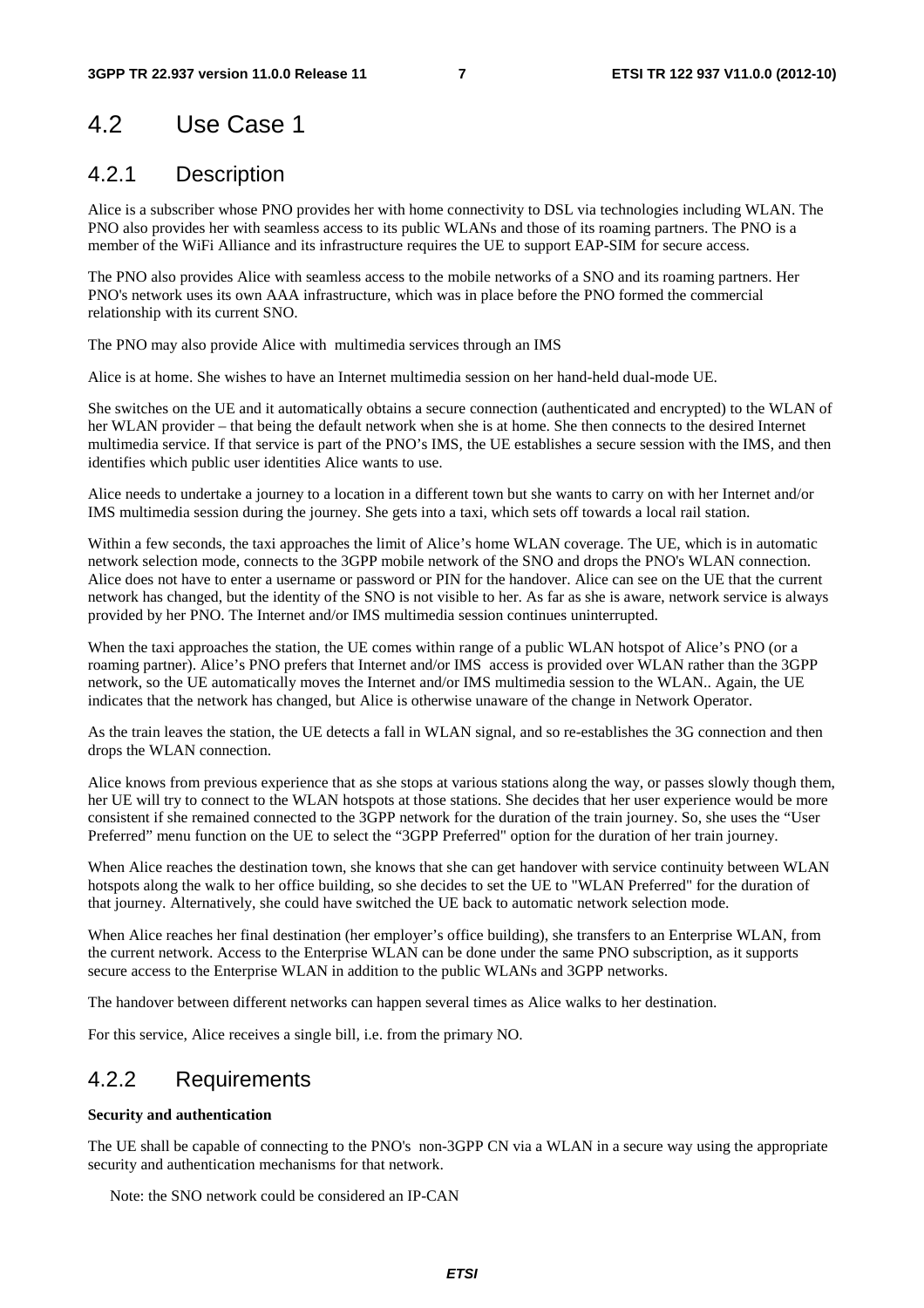Note: the WLAN is not an I-WLAN in this use case.

The UE shall be capable of connecting to the SNO's 3GPP network according to 3GPP security and authentication requirements.

The UE shall be capable of connecting to the Enterprise WLAN in a secure way using the appropriate security and authentication mechanisms for that network.

The UE may be capable of connecting to the PNO's IMS network according to IMS security and authentication requirements.

#### **Network selection/steering**

Note: network selection/steering between the PNO's public WLAN and the Enterprise WLAN is out of scope, because both are non-3GPP networks. The requirements below apply only where either the target network or current network is a SNO's 3GPP network

The UE shall be able to select a target network and to hand over from the current network to the target network in midsession while maintaining service continuity. This shall apply whether the UE is in automatic network selection mode or in user-preferred mode.

When the UE is in user-preferred mode, it may be directed by the user to select only available 3GPP networks or only available WLANs. At any time during user-preferred mode, if operation in that mode would result in loss of connectivity, e.g. due to non-availability of the selected network type, the UE shall be able to automatically revert to automatic mode until the user-preferred mode again becomes possible. The user shall be informed of the suspension and later resumption of user-preferred mode.

The UE shall be able to select and register to the target network in idle mode. Requirements for this are described in [2] and [4]

The UE shall contain policies that allow it to decide automatically to which network to initially attach, when multiple networks are available.

The PNO shall be capable of controlling and setting the UE policies related to initial attachment for network selection.

The PNO shall be capable of steering the UE to use the most appropriate network.

The PNO shall be capable of steering the UE by means of static policy (i.e. by use of a local policy), whether the UE is involved in an active session or not.

The PNO shall be capable of steering the UE by means of dynamic policy (i.e. using real-time instructions from the PNO) related to the AN capabilities (e.g. coverage, load, etc) and PNO preferences, whether the UE is involved in an active session or not.

#### **Charging**

The PNO shall be aware of the status of the UE with respect to the network attachment.

The SNO shall be capable of generating CDRs for the type of access network used by the subscriber and of providing those CDRs to the PNO.

The PNO shall be capable of charging the subscriber according to the type of access network used in its own network.

The PNO shall be capable of billing the subscriber according to the type of access network used in its own network and the SNO's network.

The PNO shall be capable of indicating to the SNO to block/enable the subscriber's access network in real time for reasons concerned with charging (e.g. subscriber's credit has expired), when using the SNO's network.

The SNO shall be capable of blocking/enabling the subscriber according to the type of access network used in its own network, when indicated by the PNO.

#### **Mobility**

Note: Service continuity between the Enterprise WLAN and the public WLAN is out of scope, because both are non-3GPP networks.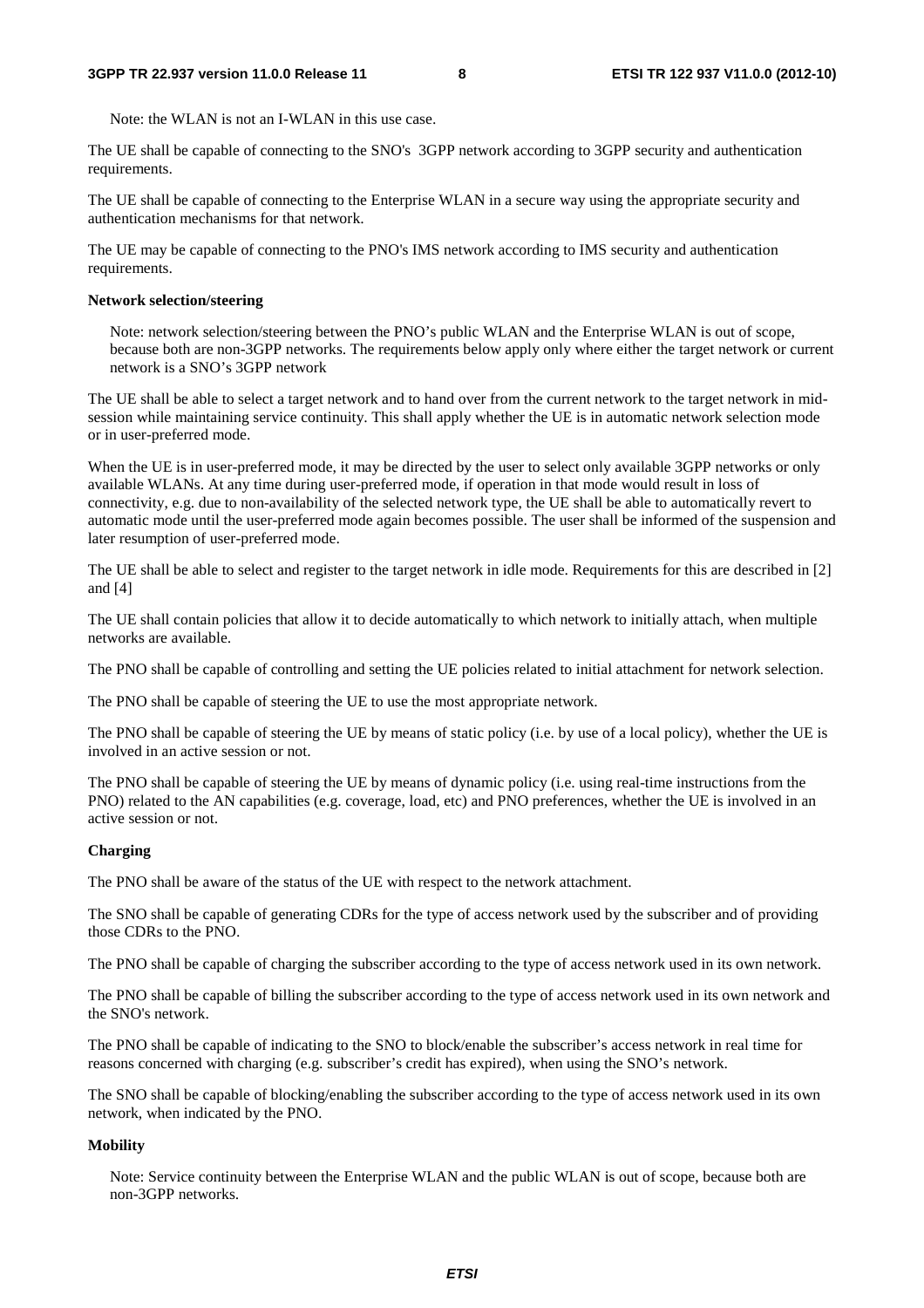It shall be possible to support service continuity of the multimedia session, including the IMS session, if used, from the WLAN to the 3GPP network and vice-versa.

Independently from the service continuity to the final user, the UE shall be capable of providing information to the user regarding the current type of access network used.

#### **QoS**

Note: QoS considerations when handing over between the Enterprise WLAN and the public WLAN are out of scope, because both are non-3GPP networks.

The ability to maintain service continuity when changing networks shall be dependent on the QoS capabilities of the target network:

It shall be possible to release the session on the change of network if the target network does not provide adequate QoS.

When a network-change event is triggered, it shall be possible to reject that change of network if the target network does not provide a QoS that is appropriate for the service currently being accessed. However, the change of network shall not be rejected if that rejection would result in the subscriber losing all network connectivity , for example if the change is triggered by impending non-availability of the current network.

The service platform may adapt the service (e.g. degrade or enhance the service) to the capability of the target access.

It shall be possible to inform the user if the change of network is rejected or if it is allowed but the service session is lost or degraded due to the change of network.

#### **User Identity**

The PNO may provide the subscriber with a unique public identity for use on the multiple access networks of the primary and SNOs.

The PNO may provide the subscriber with multiple public identities.

Any other identifier provided by the PNO or the SNO should not be visible to the user.

### 4.2.3 Analysis

#### **Seamless Mobility**

This use case requires the use of different sets of credentials to access the 3GPP AN/CN and the WLAN/non-3GPP CN. Service continuity of the IP-based service, which may be part of the PNO's IMS, must be maintained, within the limitations of QoS, etc. If considerations of service continuity require a "make-before-break" process, the UE will need to establish credential-attach to the target network before credential-attach to the current network can be released. This simultaneous credential-attach may only be required temporarily until the handover is successfully completed. Nevertheless, it may have implications on the functionality of the UICC, which are discussed elsewhere in this section (e.g. the simultaneous activation of two USIMs, which is currently prohibited by 3GPP specifications). It also has implications on the design of the UE, e.g. radio technology and battery life.

#### **Authentication**

General:

There may be a need to relax the existing Rel-8 requirements on charging, QoS and mobility, while making the existing security and trust requirements stronger.

#### SNO's 3GPP Network:

This network will be accessed using a USIM on the UICC. The USIM will be personalised with a set of credentials determined by the SNO.

#### PNO's WLAN/non-3GPP CN:

The non-3GPP CN is a TISPAN NGN with an IMS (the IMS may be invoked in this use case), or ISP accessed by a WLAN.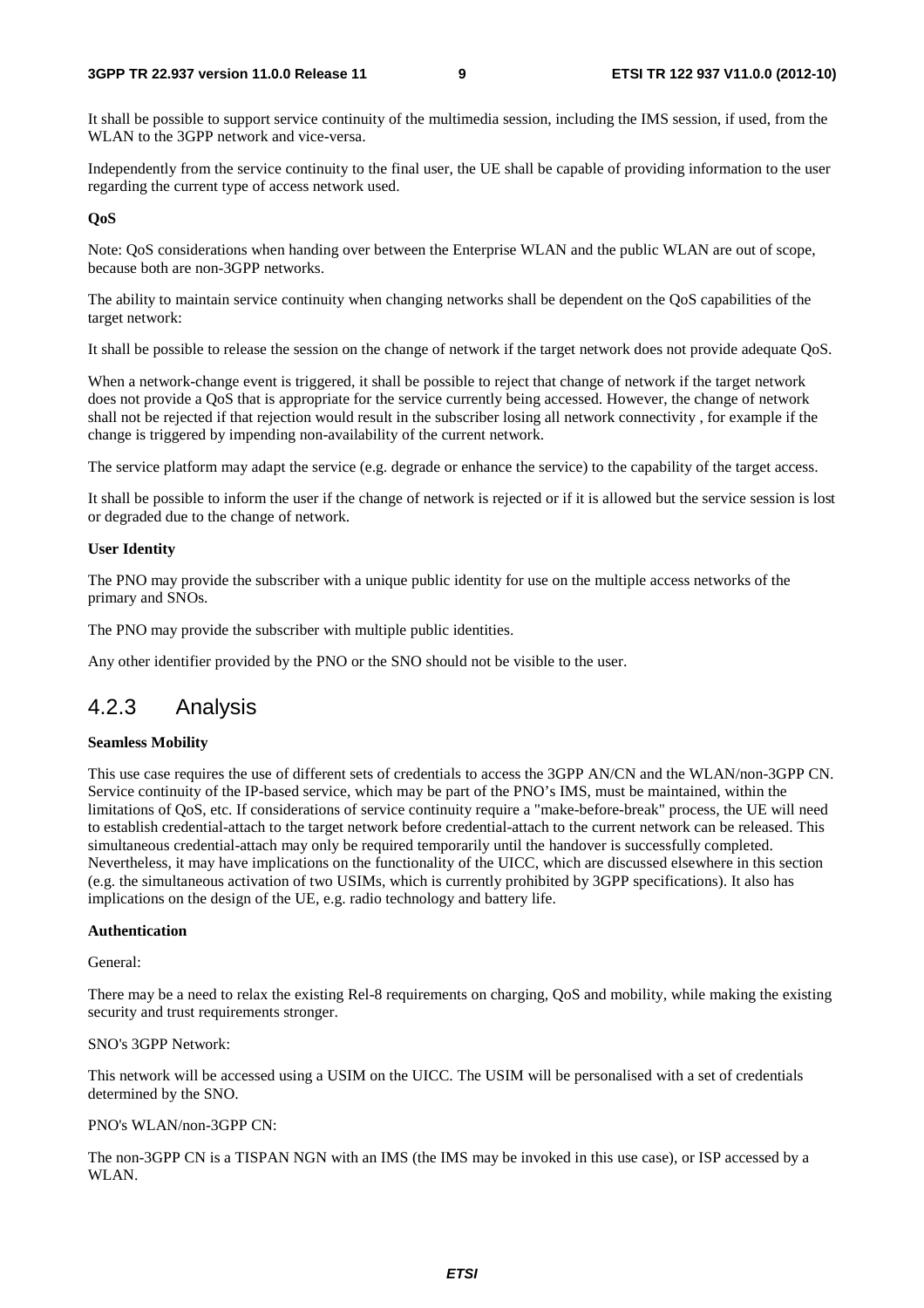If handover with service continuity in requires a "make before break" process, then the NAAs or GNAAs that are used to achieve credential-attach to each network would need to be active simultaneously for at least the duration of the handover operation. Furthermore, the requirement for independent authentication and authorisation of the PNO's and SNO's networks requires the WLAN/non-3GPP CN to be accessed using a set of credentials that is independent of that used to access the 3GPP network. Possible approaches to this problem are discussed below.

Use of EAP-SIM is described in this use case, for automatic access to WLANs. It is especially suitable for WLAN roaming. EAP-SIM permits the WLAN NO to take advantage of the many available products and systems that are certified by the W-Fi Alliance. The fast re-authentication function is especially suitable for frequent and automatic handover between WLAN and 3GPP networks.

An EAP application on the UICC [5] could be used to support EAP-SIM and other standardised EAP methods. [5] stipulates that the EAP application must be located under a top-level application on the UICC. That could be an ISIM application, i.e. the ISIM application that is required for access to the PNO's IMS.. With this solution, even if the UE did not support IMS, it would still be necessary for it to select the ISIM. This should not be a problem, as the selection method for ISIM and USIM are the same.

An EAP application on the UICC [5] could be located under the SNO's USIM on the UICC, given agreement between the SNO and PNO. The USIM and EAP application would have to use different credentials and possibly different algorithm customisations. This solution would cause a problem if the SNO needed to have its own EAP application under the same USIM.

A PNO-personalised ISIM alone, i.e. without the underlying EAP application on the UICC, could support EAP-AKA, provided the EAP supplicant could select the ISIM application. However, an ISIM cannot currently support EAP-SIM, since it does not currently support authentication in GSM security context.

EAP-SIM could be supported from a SIM or USIM on the UICC. In this use case, such a (U)SIM would have to be personalised with credentials for the PNO's HSS, since the PNO's and SNO's networks are fully independent, i.e. the WLAN is not an I-WLAN. Furthermore, it would be necessary for the PNO's and SNO's (U)SIMs to be active simultaneously, if "make before break" is required for service continuity. However, the simultaneous activation of two USIMs on a UICC is currently prohibited by 3GPP specifications.

EAP-SIM could be supported from a new NAA that provides authentication functions which are identical to that of a USIM operating in GSM security context, but which could be specified by a WLAN-oriented organisation, e.g. the FMCA or the WiFi Alliance. Perhaps the WiSIM, proposed by some members of the WiMAX Forum, could be adopted or adapted. EFs (Elementary Files) for this NAA would typically be limited to those few required to support the authentication functions, thereby minimising concerns about "collisions" between files in this NAA and those in the (U)SIM. It would be up to the SNO and PNO to agree that the presence of this NAA on the UICC would not give rise to operational or security-related problems. If such problems could be addressed between 3GPP and the WLAN NAA's specifying body at the specification stage, then that would be more satisfactory than relying on ad-hoc agreements between PNOs and SNOs.

Use of a GNAA cannot currently support this use case, because EAP-SIM and EAP-AKA require the presence of a UICC in the UE. In future, however, GNAAs could include (U)SIM-like functions when UEs become available with embedded hardware functions capable of enforcing the required security policies and providing a secure execution environment.

GNAAs that utilise username/password, one-time password, certificates/private keys, etc., are out of scope of this us case and this study item, but they could be exploited in use cases where the PNO's WLAN and its WLAN roaming partners are not concerned with exploiting UICC-based applications.

#### **Charging and billing**

For the PNO to provide a unique bill to the user, it is necessary to provide adequate support for the charging information, e.g. to produce, exchange and manage the CDRs.

The PNO has the task to correlate and mediate the charging information (e.g. CDRs) to assure proper billing to the end user and proper payments to the SNO according to commercial contract.

If the solution can be based on standard roaming, all the features required for the identification of the user and the exchange of CDRs are already supported in current the 3GPP specifications, following the indication and procedures established by GSMA.

#### **Initial network selection/steering:**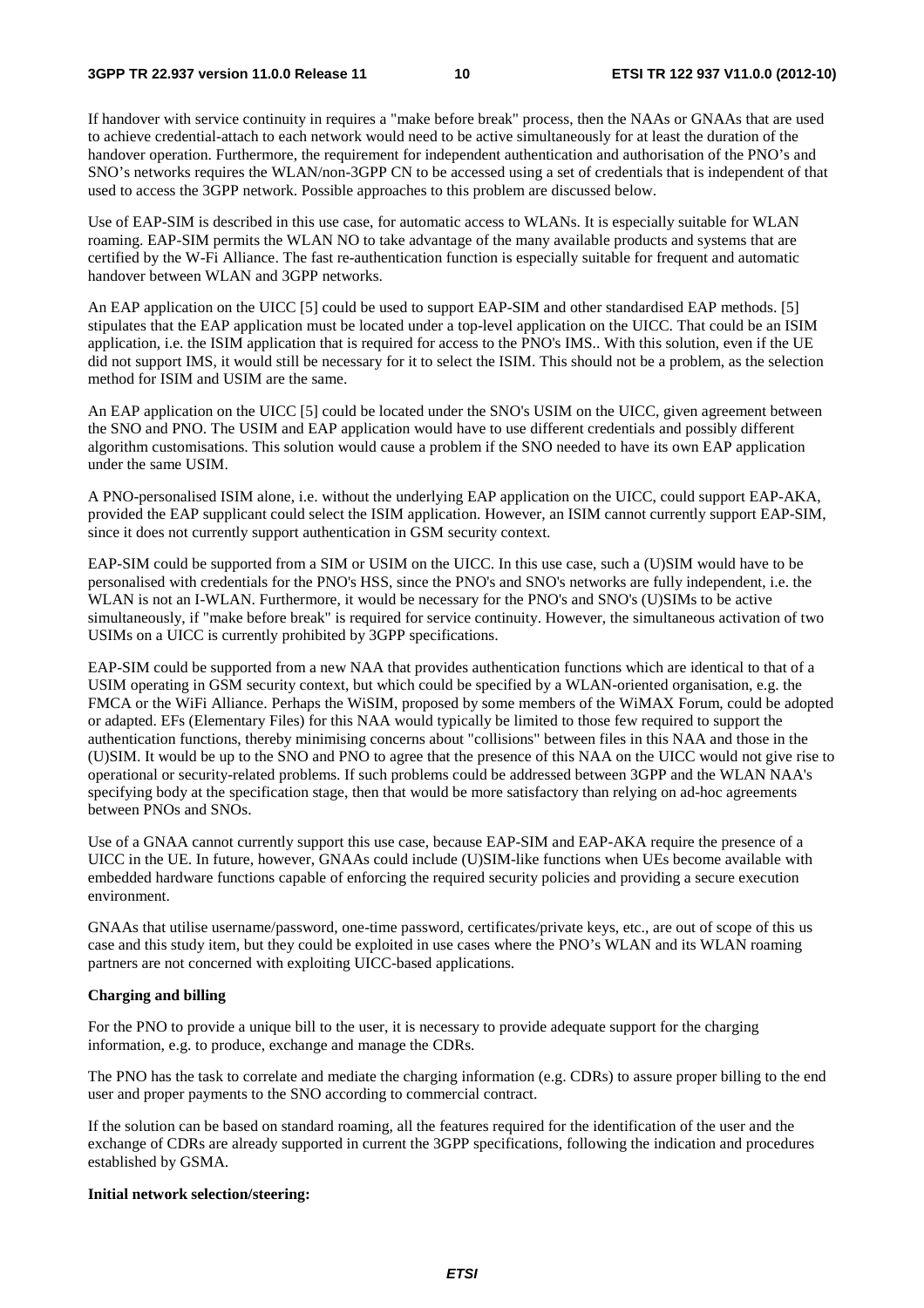For the SNO's 3GPP network, network selection shall be based on the existing 3GPP specification [4].

Network selection for WLAN could be based on appropriate UE local policy configuration, set by the PNO by means of UE configuration (e.g. OTA settings).

Steering with active connection could be based on many different criteria, such as radio quality, QoS supported, PNO and user priorities, etc.

As far as the requirement for automatic network selection, based on these criteria, is concerned it may need some additional specification.

#### **QoS support**

It is necessary to correctly manage the exchange of QoS information during the handover procedures.

### 4.3 Use Case 2

### 4.3.1 Description

This use case is the same as Use Case 1, with the following differences:

- The PNO is a 3GPP Network Operator and may provide also WLAN.
- The SNO provides WLAN.
- The PNO offers to Alice Pre-paid and Post-paid service subscription.

### 4.3.2 Requirements

#### **Security and authentication**

The UE shall be capable of connecting to the SNO's non-3GPP CN via a WLAN in a secure way using the appropriate security and authentication mechanisms for that network.

Note: the WLAN could be considered an IP-CAN

The UE shall be capable of connecting to the PNO's 3GPP network according to 3GPP security and authentication requirements.

The UE may be capable of connecting to the PNO's IMS according to IMS security and authentication requirements.

#### **Network selection/steering**

The UE shall contain policies that allow it to decide automatically which network to initially attach to, when multiple networks are available.

The PNO shall be capable of controlling and setting the UE policies related to initial attachment for network selection.

The PNO shall be capable of steering the UE to use the most appropriate network.

The PNO shall be capable of steering the UE by means of static policy (i.e. by use of a local policy) whether a UE is involved in active session or not.

The PNO shall be capable of steering the UE by means of dynamic policy (i.e. using real-time instructions from the PNO) related to the access network capabilities (e.g. coverage, load, and etc) and PNO preferences whether a UE is involved in active session or not.

#### **Charging**

The PNO shall be aware of the status of the UE with respect to the network attachment.

The SNO shall be capable of charging the subscriber according to the type of access network used.

The SNO shall be capable of providing on-line and off-line charging information to the PNO.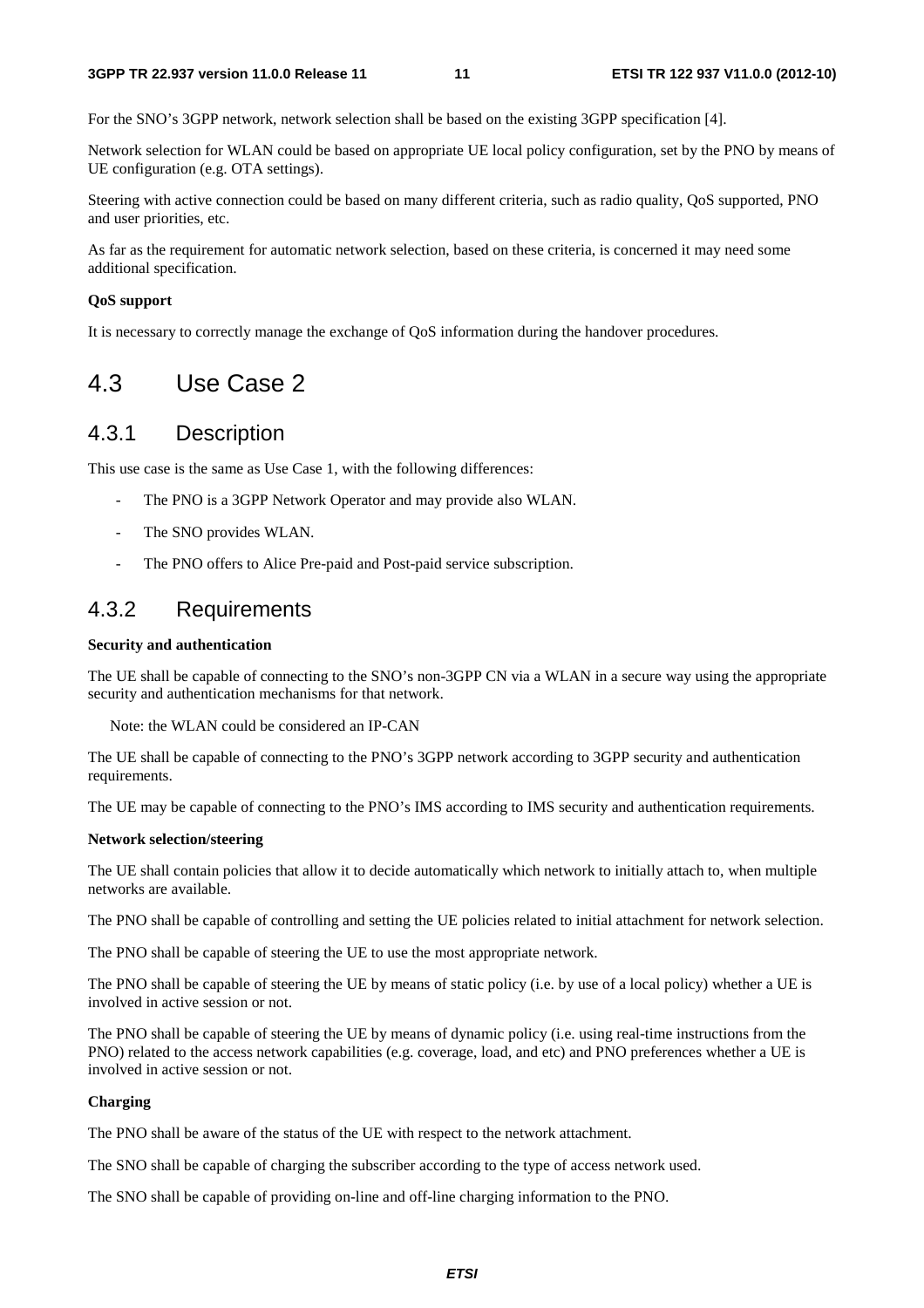The PNO shall be capable of charging the subscriber according to the type of access networks used in its own networks.

The PNO shall be capable of indicating to the SNO to block/enable the subscriber's access network in real time for reasons concerned with charging (e.g. subscriber credit expired), when using the SNO's network.

The SNO shall be capable of blocking/enabling the subscriber according to the type of access network used in its own network, when indicated by the PNO.

The PNO shall be capable of blocking/enabling the subscriber to use the PNO network.

As a charging consequence, the PNO shall be capable of billing the subscriber according to the type of access network used in its own networks and in the SNOs network.

#### **Mobility**

It shall be possible to supportn service continuity of the multimedia session from the WLAN to the 3GPP network and vice-versa.

Independently from the service continuity to the end user, the UE shall be capable of providing information to the user regarding the current type of access network used.

#### **QoS**

The ability to maintain service continuity when changing networks shall be dependent on the QoS capabilities of the target network.

It shall be possible for the PNO to reject the change of network if the target network does not provide adequate QoS to maintain service continuity.

It shall be possible to release the session on the change of network if the target network does not provide adequate QoS to maintain service continuity.

The system may adapt the service (e.g. degrade or enhance the service) to the capability of the target access.

#### **User identity**

The PNO may provide the subscriber with a unique public identity for use on the multiple access networks of the primary and SNOs.

The PNO may provide the subscriber with multiple public identities.

Any other identifier provided by the PNO or the SNO should not be visible to the user.

### 4.3.3 Analysis

#### **Authentication**

Credential for IMS is the USIM or the ISIM.

Credential for the PNO's 3GPP network is the USIM

Credentials for the WLAN could be any kind of secure credential.

- In the case it is a USIM, 3GPP has already defined a solution, e.g. the I-WLAN [3], whereby the user is roaming in the SNO.
- For any other kind of secure credential (e.g. certificates, Login&PWD, etc.), the WLAN connectivity could be considered an IP-CAN to access the IMS

#### **Initial network selection/Steering**

In 3GPP Networks, network selection shall be based on the existing 3GPP specification [4].

Network selection for WLAN could be based on the I-WLAN specification [3], in the case where the I-WLAN approach is used to handover in the SNO's WLAN.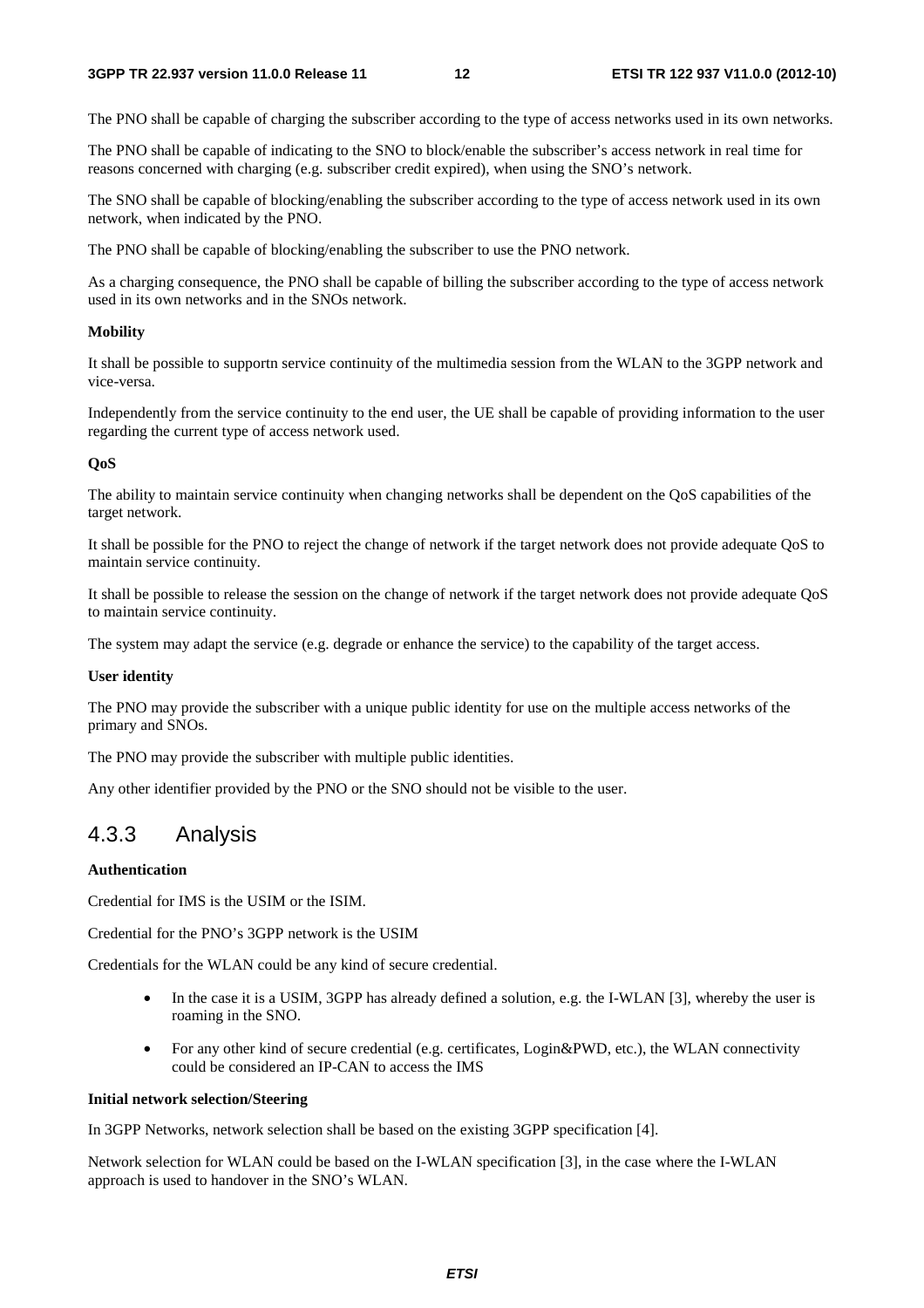Network selection for non-3GPP WLAN could be based on appropriate UE local policy configuration, set by the PNO by means of UE configuration (e.g. OTA settings).

Steering with active connection could be based on many different criteria, such as radio quality, QoS supported, PNO and user priorities, etc.

As far as the requirement for automatic network selection, based on these criteria, is concerned it may need some additional specification.

#### **Seamless Mobility**

The ability to enable session continuity while the UE is moving between 3GPP network and non-3GPP WLAN could be based on different approaches.

If the session should be continued between a 3GPP network based on CS access and non-3GPP WLAN, anchoring the session in the PNO's IMS, as already defined in the VCC for the voice call, is a solution to be enhanced for multimedia. Extension of VCC for multimedia session continuity is under discussion in SA2.

If the session should be continued between a 3GPP network based on PS access and non-3GPP WLAN (assuring the appropriate performance for multimedia session), anchoring the session in the PNO's packet network is a solution under the work on EPS where mobility and session continuity between 3GPP access and non-3GPP IP-CAN are considered.

It has to be noted also that, in the case that the session should be continued inside a 3GPP network between the PS access and the I-WLAN access, anchoring the session in the 3GPP CN is a solution under study in SA2 in the WI "Feasibility Study of Mobility between 3GPP-WLAN Interworking and 3GPP Systems" which was approved at SA#35.

#### **Charging and billing**

For the PNO to provide a unique bill to the user, it is necessary to provide adequate support for the charging information, i.e. to produce, exchange and manage the CDRs.

The PNO has the task to correlate and mediate the charging information (e.g. CDRs) to assure proper billing to the end user and proper payments to the SNO according to commercial contract.

If the solution is based on standard roaming, all the features required for the identification of the user and the exchange of CDRs are already supported in current the 3GPP specifications, following the indication and procedures established by GSMA.

#### **QoS support**

It is necessary to correctly manage the exchange of QoS information during the handover procedure.

### 4.6 Use Case 3

### 4.6.1 Description

This the same as use case 1, except that when on the WLAN, Alice uses a VOIP service that is supported by a client on the UE. When handover to the 3GPP network occurs, the voice service switches to 3GPP CS voice service. This does not require Alice to have any manual input. Alice may be able to audibly detect the handover, e.g. by a very momentary interruption to voice contact, but she finds that quite acceptable for voice service.

### 4.6.2 Requirements

#### **Security and authentication**

The UE shall be capable of connecting to the PNO's non-3GPP CN via a WLAN in a secure way using the appropriate security and authentication mechanisms for that network.

Note: the WLAN is not an I-WLAN in this use case.

The UE shall be capable of connecting to the SNO's 3GPP network according to 3GPP security and authentication requirements.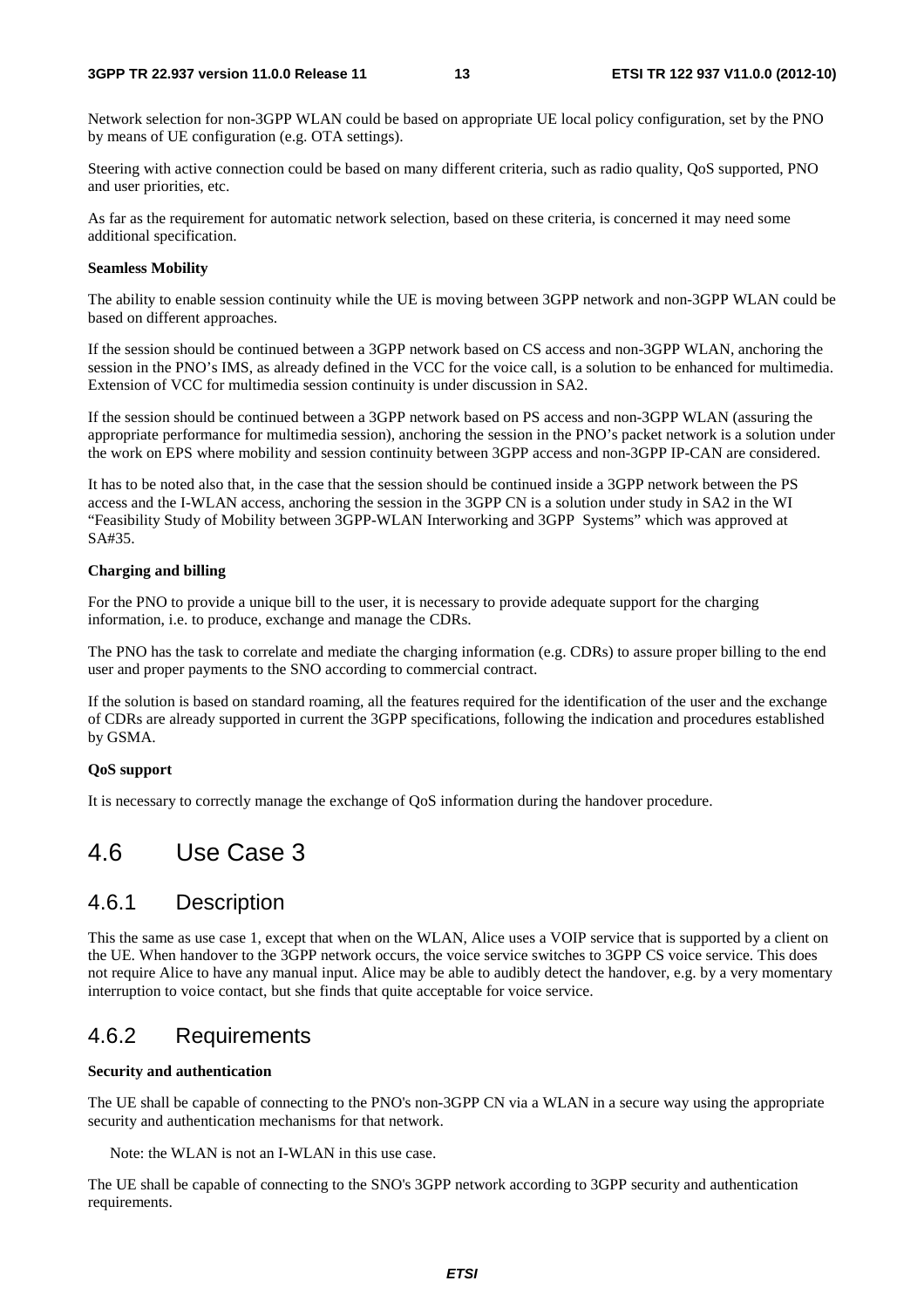The UE may be capable of connecting to the PNO's IMS network according to IMS security and authentication requirements.

#### **Network selection/ steering**

The UE shall be able to select a target network and to hand over from the current network to the target network in midsession while maintaining service continuity.

The UE shall be able to select and register to a target network in idle mode. Requirements for this are described in [2] and [4]

The UE shall contain policies that allow it to decide automatically to which network to initially attach, when multiple networks are available.

The PNO shall be capable of controlling and setting the UE policies related to initial attachment for network selection.

The PNO shall be capable of steering the UE to use the most appropriate network.

The PNO shall be capable of steering the UE by means of static policy (i.e. by use of a local policy decision function), while the UE is not involved in any active session.

The PNO shall be capable of steering the UE by means of dynamic policy (i.e. using real-time instructions from the PNO) related to the AN capabilities (coverage, load, etc) and PNO preferences, while the UE is not involved in any active session.

The PNO shall be capable of steering the UE by means of static policy (e.g. preferred SNO's AN), while the UE is involved in an active session.

The PNO shall be capable of steering the UE by means of dynamic policy related to the AN capabilities (coverage, load, etc) and PNO preferences, while the UE is involved in an active session.

#### **Charging**

The PNO shall be aware of the status of the UE with respect to the network attachment.

The SNO shall be capable of generating CDRs for the type of access used by the subscriber and of providing those CDRs to the PNO.

The PNO shall be capable of charging the subscriber according to the type of access used in its own network .

The PNO shall be capable of billing the subscriber according to the type of access used in its own network and in the SNO's network.

The PNO shall be capable of indicating to the SNO to block/enable the subscriber's access in real time for reasons concerned with charging (e.g. subscriber's credit has expired), when using the SNO's network.

The SNO shall be capable of blocking/enabling the subscriber according to the type of access used in its own network, when indicated by the PNO.

#### **Mobility**

The system shall be capable of supporting service continuity of the voice session (including the IMS session, if used) from the WLAN to the 3GPP network and vice-versa.

Independently from the service continuity to the end user, the UE shall be capable of providing information to the user regarding the current type of access used.

The UE shall be capable of switching automatically between CS voice service and PS VOIP service, according to the current and target ANs.

#### **QoS**

In the case of voice session continuity, the ability to provide service continuity to the user when changing networks shall be dependent on the QoS capabilities of the target network:

It shall be possible to release the session on the change of network if the target network does not provide adequate QoS.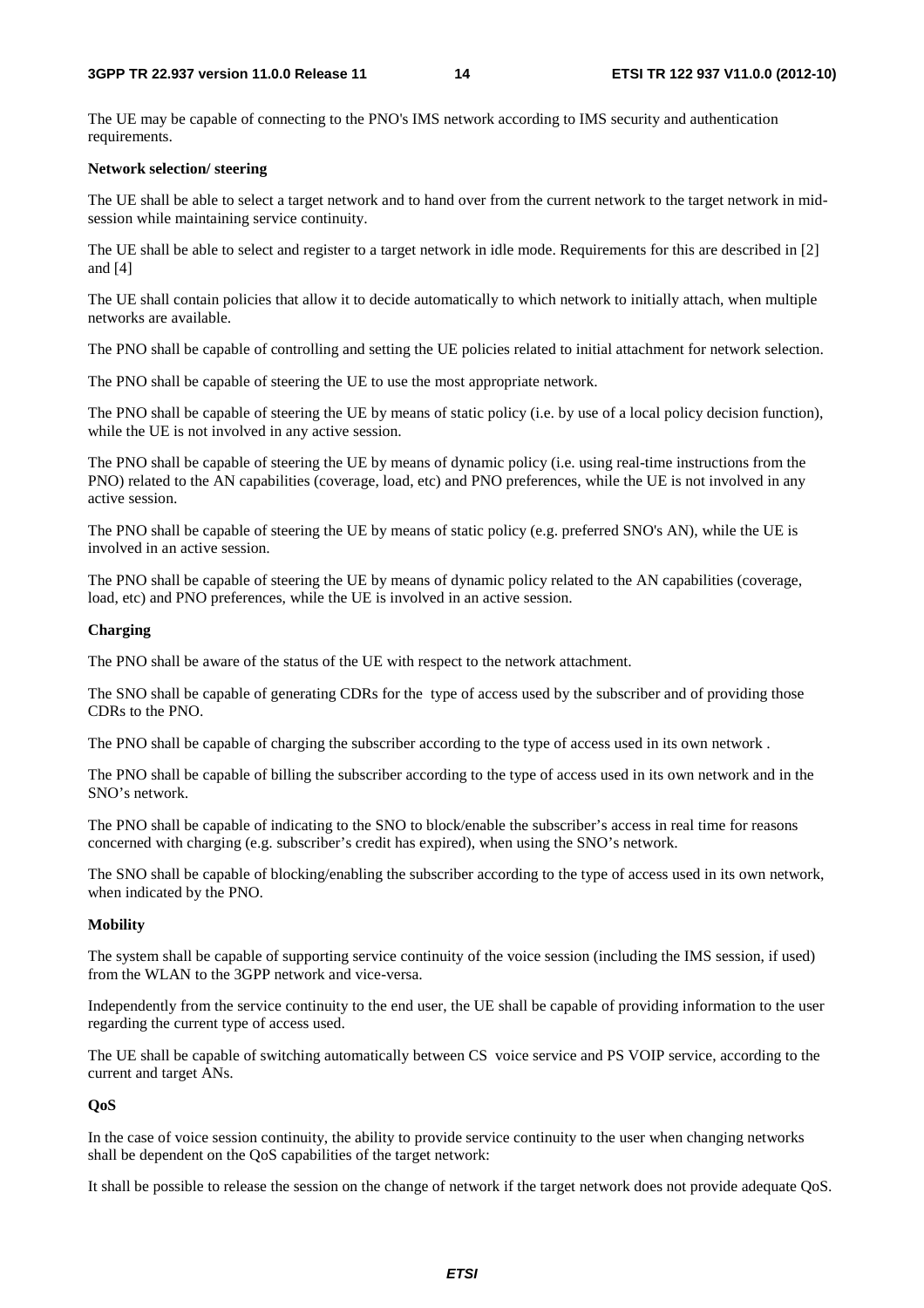When a network-change event is triggered, it shall be possible to reject that change of network if the target network does not provide a QoS that is appropriate for the VOIP service currently being accessed. However, the change of network shall not be rejected if that rejection would result in the subscriber losing all network connectivity , for example if the change is triggered by impending non-availability of the current network.

It shall be possible to inform the user if the change of network is (a) rejected or (b) allowed but the VOIP session is lost or degraded due to the change of network.

#### **User identity**

The PNO may provide the subscriber with a unique public identity for use on the multiple networks of the PNO and SNOs.

The PNO may provide the subscriber with multiple public identities.

Any other identity, e.g. IMSI, IMPI, and etc, provided by the PNO or the SNO should not be visible to the user.

### 4.6.3 Analysis

#### **Seamless mobility**

The analysis in use case 1 applies without modification.

#### **Authentication**

The analysis in use case 1 applies without modification.

#### **Charging and billing**

The analysis in use case 1 applies without modification.

#### **Network selection/steering**

The analysis in use case 1 applies without modification.

#### **QoS Support**

It is necessary to correctly manage the exchange of QoS information during the handover process. The principal QoS consideration is the ability of the 3GPP network to provide CS voice service and the ability of the WLAN to provide effective VOIP service, which is relatively robust to variations in effective available bandwidth.

### 4.7 Use Case 4

### 4.7.1 Description

Alice is making a video call while walking in the city center on the 3GPP network of her PNO. At this moment Alice's PNO receives a large number of connection requests in the area, the number of requests being too many for the local cell to support. To be able to support the increase in requests, the PNO needs to divert part of the traffic. Fortunately, Alice is within range of a WLAN operated by the SNO that she can access and which can support video calls. The PNO then sends a message to Alice's UE to switch to the WLAN of the SNO so that other users not having WLAN capable handsets can connect to the 3G services.

### 4.7.2 Requirements

The UE should inform the user in case of automatic switch of network (e.g. display text, play a tone).

### 4.7.3 Analysis

Such a system switch has to be automatic, as the user is in a call and not aware of the traffic constraints.

It is understood that the automatic switch shall not occur if the preferences provisioned into the UICC are forbidding the automatic switch. In that case, the call will continue on the current network.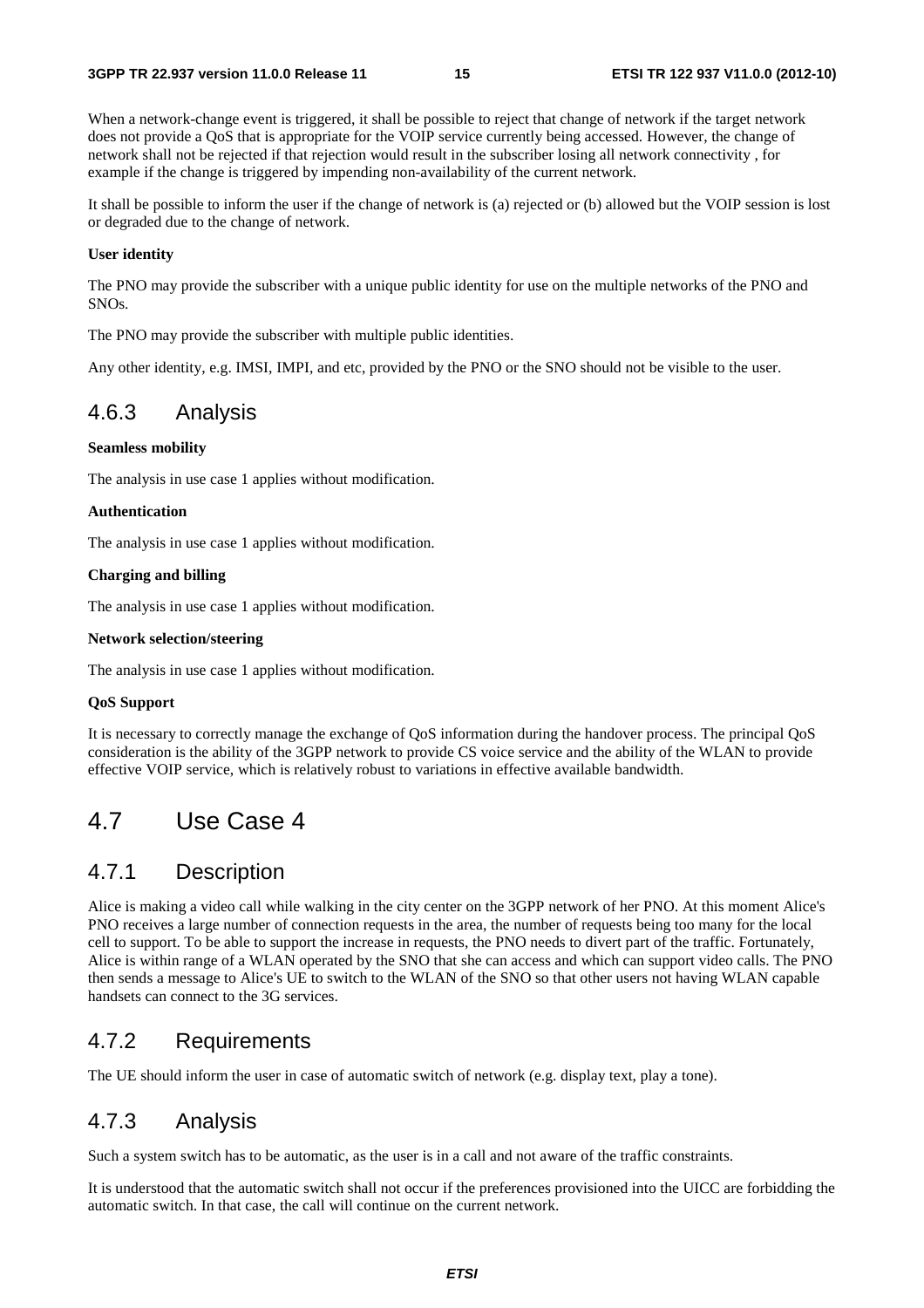## 4.8 Use Case 5

### 4.8.1 Description

While registered to her 3GPP PNO, Alice is having a video call with her friend Jane while shopping. Unfortunately, the video call service is not able to be maintained and has to be downgraded to voice call. Reasons could be that Alice has moved out of the correct 3GPP coverage to continue the video call, or that an increase of call traffic in the area necessitates a temporary downgrade of the local QoS. By staying connected with the PNO, the call should automatically change into a voice call. Fortunately, Alice is within range of a WLAN operated by the SNO that she can access. So, instead of falling into voice mode, the UE switches to the WLAN and Alice is able to continue her video call, while showing the latest fashion clothes to Jane using her UE.

### 4.8.2 Requirements

It shall be possible for the 3GPP PNO to set preferences into the UICC concerning the automatic switch of system when QoS is downgraded (e.g. enable or disable).

It shall be possible for the user to set preferences into the UICC and/or into the ME concerning the automatic switch of system when QoS is downgraded (e.g. enable or disable), overriding the 3GPP PNO's preferences. If both sets of preferences are present, the one in the UICC shall take priority.

In case of loss of QoS, the UE shall automatically switch to the appropriate system, according to the preferences provisioned into the UICC or ME.

The UE should inform the user about the switch of network (e.g. display text, play a tone).

### 4.8.3 Analysis

Such a system switch has to be automatic, as the user is in a call.

Within this condition, it would be difficult for the user to continue the call while manually operating the switch of system.

It is understood that the automatic switch shall not occur if the preferences provisioned into the UICC or the ME are forbidding the automatic switch. In that case, the call will drop.

## 4.9 Use Case 6

### 4.9.1 Description

While registered to her WLAN PNO, Alice is having a video call with her friend Jane while shopping. Unfortunately, Alice moves out of WLAN coverage that is sufficient to ensure a correct data rate for a video call. By having its data rate reduced, the call should either drop or switch to voice mode, or dramatically reduce the video quality. Fortunately, Alice is under coverage of a 3GPP network operated by the SNO that she can access. So, instead of having a reduced service for the video call, the UE switches to the 3GPP network and Alice is able to continue her video call while showing the latest fashion clothes to Jane.

### 4.9.2 Requirements

It shall be possible for the WLAN PNO to set preferences into the UICC concerning the automatic switch of system when QoS is downgraded (e.g. enable or disable).

It shall be possible for the user to set preferences into the UICC and/or into the ME concerning the automatic switch of system when QoS is downgraded (e.g. enable or disable), overriding the WLAN PNO' preferences. If both sets of preferences are present, the one in the UICC shall take priority.

The UE shall automatically switch to the appropriate system, according to the preferences provisioned into the UICC or ME.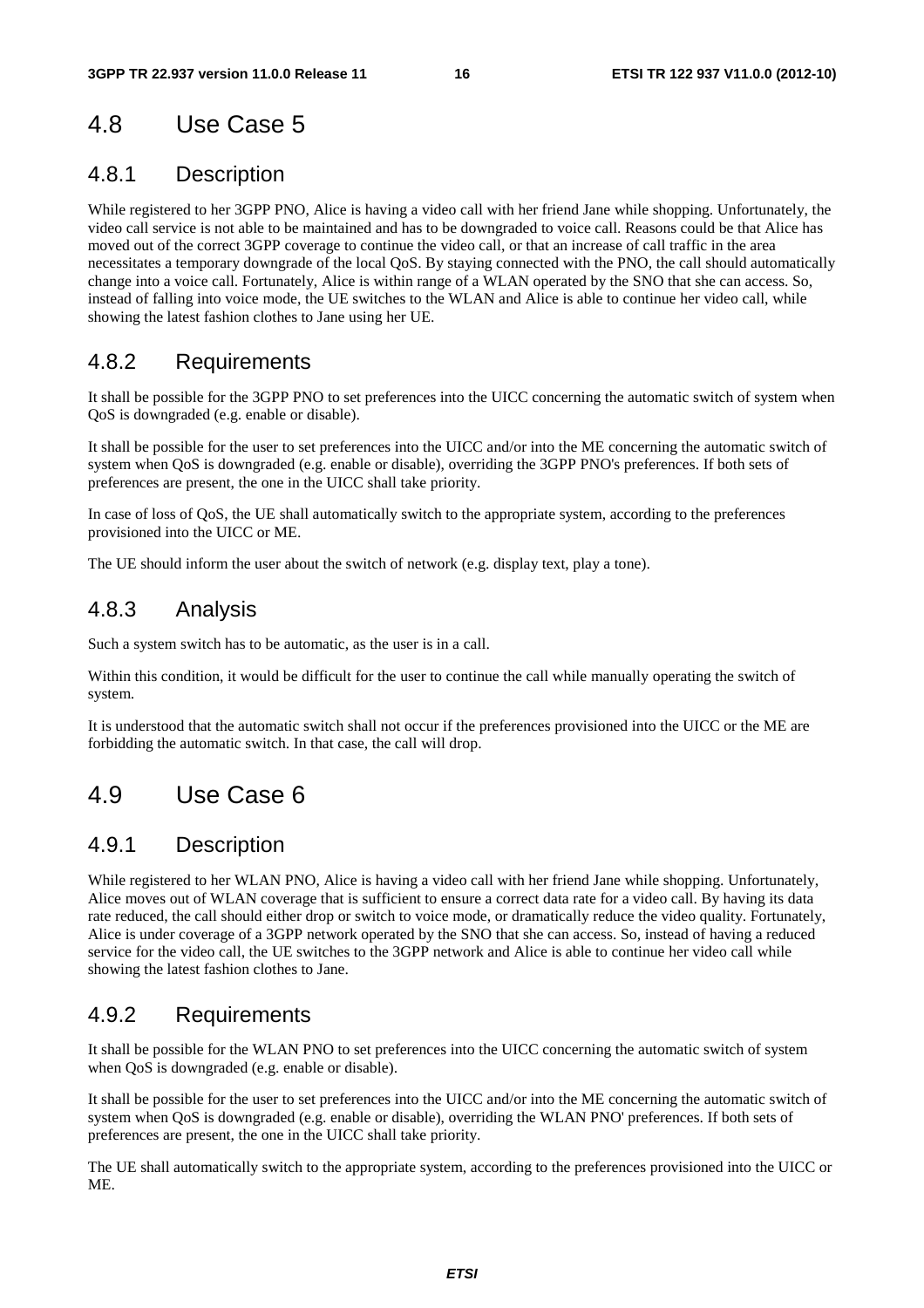The UE should inform the user about the switch of network (e.g. display text, play a tone).

### 4.9.3 Analysis

Such a system switch has to be automatic, as the user is in a call.

Within this condition, it would be difficult for the user to continue the call while manually operating the switch of system.

It is understood that the automatic switch shall not occur if the preferences provisioned into the UICC or ME are forbidding the automatic switch. In that case, the call will either drop or continue with reduced quality.

### 4.10 Use Case 7

### 4.10.1 Description

This use case is the same as Use Case 1, with the following modification:

- The PNO is a non-3GPP Network Operator, provides I-WLAN access, IMS services
- The SNO is a 3GPP Network Operator and provides CS/PS mobile access
- The PNO have a commercial roaming agreement with the SNO that allows PNO users to roma into SNO mobile network
- The PNO provides the user with a USIM and optionally ISIM

### 4.10.2 Requirements

#### **Security and authentication**

The UE shall use USIM to authenticate to I-WLAN PNO and to SNO network.

The UE may use USIM or ISIM authenticate to the PNO's IMS.

#### **Network selection/steering**

The UE shall use I-WLAN procedure for the network selection and the steering in the PNO's network.

#### **Charging**

The network operator shall use 3GPP standard charging mechanism.

#### **Mobility**

It shall be possible to support service continuity of the multimedia session from the WLAN to the 3GPP network and vice-versa.

Independently from the service continuity to the end user, the UE shall be capable of providing information to the user regarding the current type of access used.

#### **QoS**

The ability to maintain service continuity when changing networks shall be dependent on the QoS capabilities of the target network.

It shall be possible for the PNO to reject the change of network if the target network does not provide adequate QoS to maintain service continuity.

It shall be possible to release the session on the change of network if the target network does not provide adequate QoS.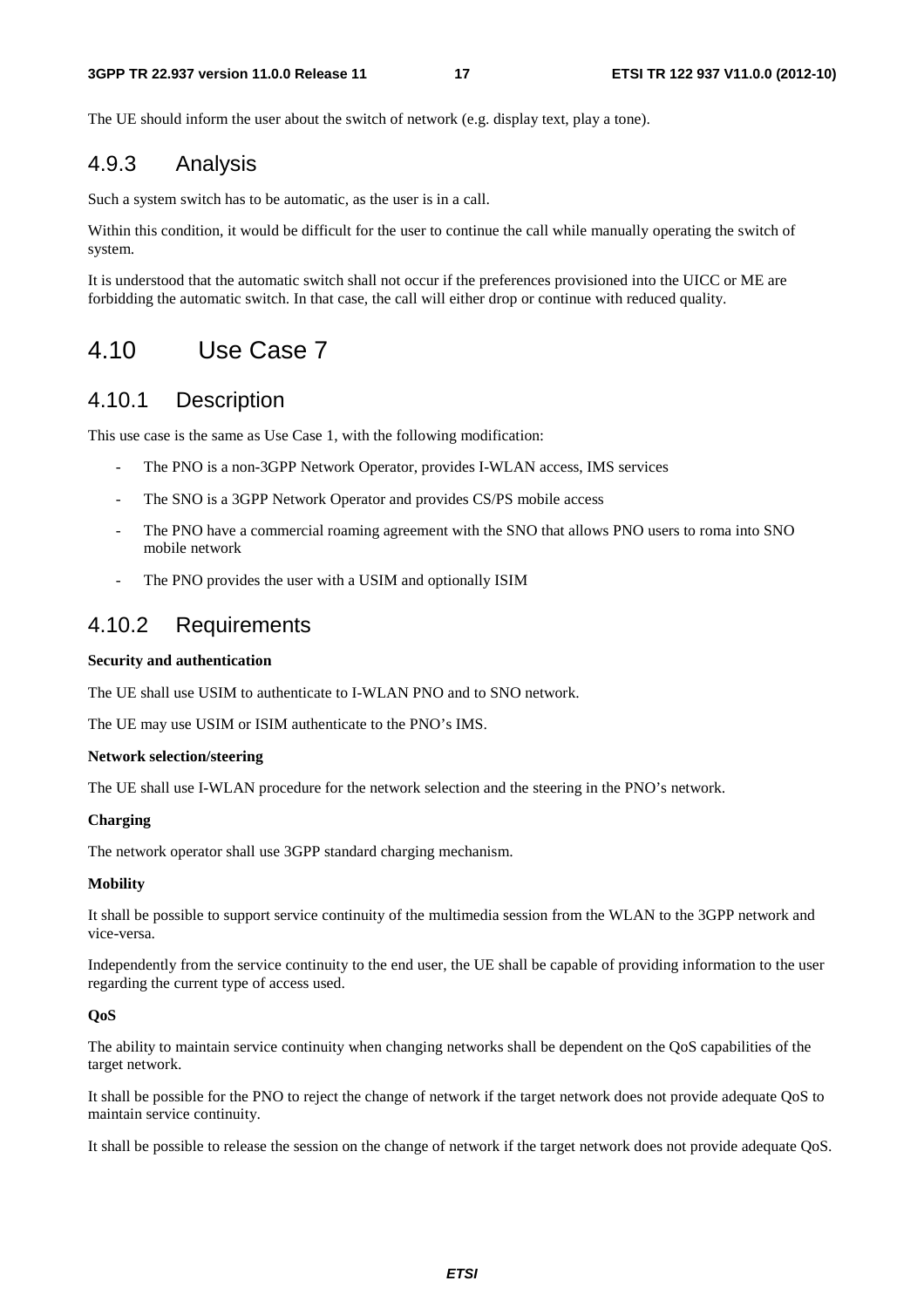### 4.10.3 Analysis

#### **Authentication**

Credential for the I-WLAN is the USIM.

Credential for IMS is the USIM or the ISIM.

Credential for the SNO's 3GPP access network is the USIM of the PNO under a roaming agreement.

#### **Initial network selection/Steering**

In 3GPP Networks, network selection shall be based on the existing 3GPP specification [4].

Network selection for I-WLAN could be based on the I-WLAN specification [3].

Steering with active connection could be based on many different criteria, such as radio quality, QoS supported, PNO and user priorities, etc.

As far as the requirement for automatic network selection, based on these criteria, is concerned it may need some additional specification.

#### **Seamless Mobility**

The VCC Rel-8 needs additional requirement to support multimedia sessions to be applicable to this scenario

#### **Charging and billing**

For the PNO to provide a unique bill to the user, it is necessary to provide adequate support for the charging information, i.e. to produce, exchange and manage the CDRs.

The PNO has the task to correlate and mediate the charging information (e.g. CDRs) to assure proper billing to the end user and proper payments to the SNO according to commercial roaming contract.

If the solution is based on standard roaming, all the features required for the identification of the user and the exchange of CDRs are already supported in current the 3GPP specifications, following the indication and procedures established by GSMA.

#### **QoS support**

It is necessary to correctly manage the exchange of QoS information during the handover procedure.

## 5 Harmonized requirements

### 5.1 Service aspects

The system shall be capable of supporting multimedia, voice and internet session continuity from the WLAN access network to the 3GPP access network and vice-versa, where supported by considerations of QoS and where the NOs support compatible services. Voice session continuity includes the case where VOIP service is provided over the WLAN and CS voice service is provided over the 3GPP network.

The system shall be capable of assuring service continuity to the end user, when moving between WLAN access network and the 3GPP access network.

The PNO may provide the subscriber with a unique public identity for use on the multiple access networks of the primary and SNOs.

The PNO may provide the subscriber with multiple public identities.

Any other identifier provided by the PNO or the SNO should not be visible to the user.

Independently from the service continuity to the end user, the UE may be capable of providing information to the user regarding the current type of access used.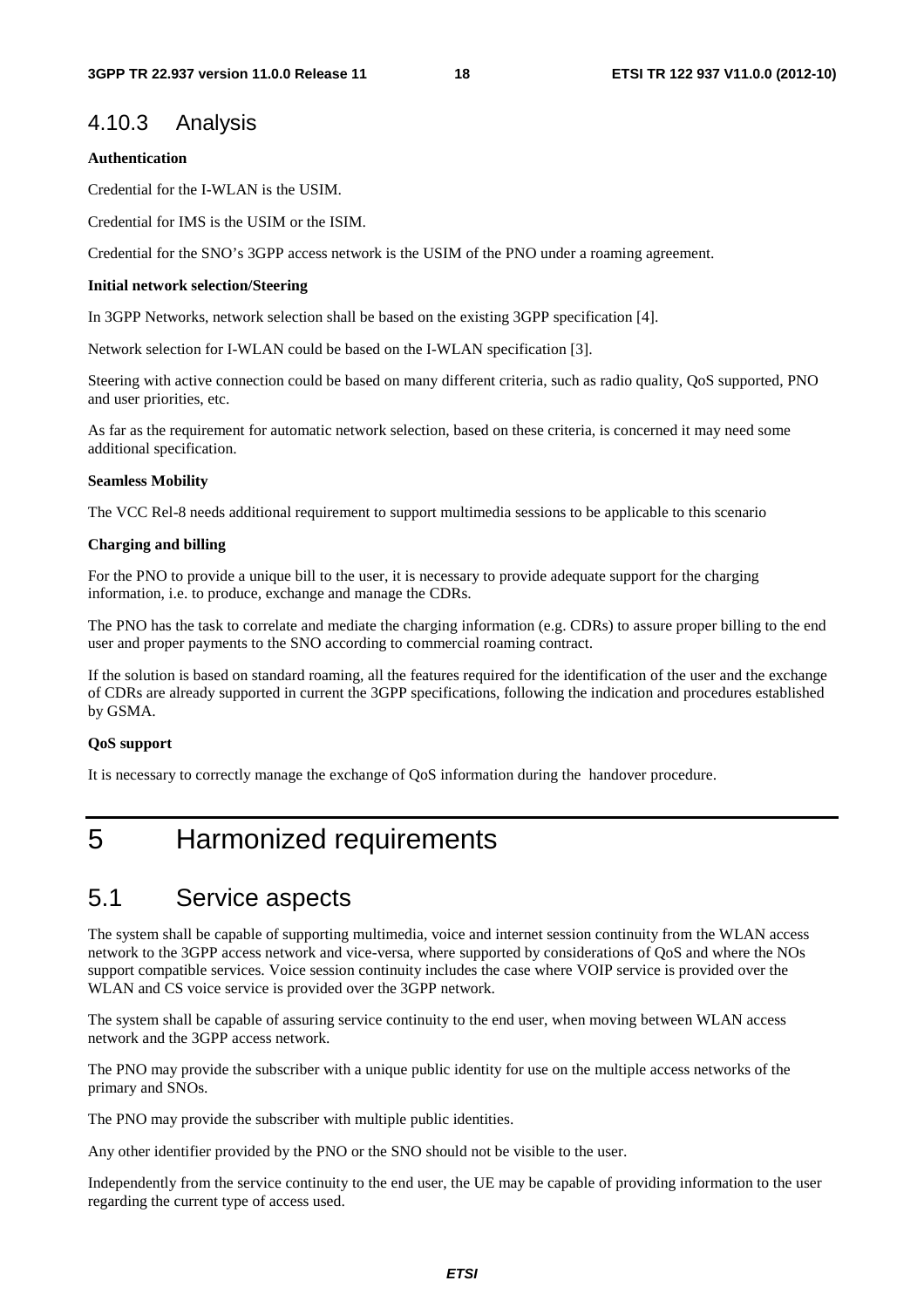It shall be possible to release the session on the change of network if the target network does not provide adequate QoS.

When a network-change event is triggered, it shall be possible to reject that change of network if the target network does not provide a QoS that is appropriate for the service currently being accessed. However, the change of network shall not be rejected if that rejection would result in the subscriber losing all network connectivity , for example if the change is triggered by impending non-availability of the current network.

The service platform may adapt the service (e.g. degrade or enhance the service) to the capability of the target access.

It shall be possible to inform the user if the change of network is (a) rejected or (b) allowed but the service session is lost or degraded due to the change of network.

The UE shall contain policies that allow it to decide automatically to which network to initially attach, when multiple networks are available.

The UE shall be able to select and register to the target network in idle mode. Requirements for this are described in [2]

The UE shall be able to select a target network and to hand over from the current network to the target network in midsession while maintaining service continuity. This shall apply whether the UE is in automatic network selection mode or in user-preferred mode. This shall apply regardless of in which CN the service session is anchored.

The user shall be able to switch the UE into user-preferred mode,. In that mode, the UE may be directed by the user to select only available 3GPP networks or only available WLANs. At any time during user-preferred mode, if operation in that mode would result in loss of connectivity, e.g. due to non-availability of the selected network type, the UE shall be able to automatically revert to automatic mode until the user-preferred mode again becomes possible. The user shall be informed of the suspension and later resumption of user-preferred mode.

A set of manageable criteria and functions, both automatic and manual, shall be provided for intelligent handover with service continuity between the PNO's and SNO's access networks

The PNO shall be capable of controlling and setting the UE policies related to initial attachment for network selection.

The PNO shall be capable of steering the UE to use the most appropriate network.

The PNO shall be capable of steering the UE by means of static policy (i.e. by use of a local policy decision function), while the UE is not involved in any active session.

The PNO shall be capable of steering the UE by means of dynamic policy (i.e. using real-time instructions from the PNO) related to the AN capabilities (coverage, load, etc) and PNO preferences, while the UE is not involved in any active session.

The PNO shall be capable of steering the UE by means of static policy (e.g. preferred SNO's AN), while the UE is involved in an active session.

The PNO shall be capable of steering the UE by means of dynamic policy related to the AN capabilities (coverage, load, etc) and PNO preferences, while the UE is involved in an active session.

Where the WLAN is an I-WLAN, the UE shall use I-WLAN procedure for the selection and the steering in the PNO network

Where both 3GPP (e.g. 3G) and the non-3GPP networks (e.g. WLAN) support access to an IMS, it shall be possible to access the IMS of at least the PNO seamlessly on all access networks that the user is allowed to access under his agreement with the PNO.

The PNO may provide the subscriber with a unique public identity for use on the multiple access networks of the PNO and SNOs.

The PNO may provide the subscriber with multiple public identities.

Other identifiers provided by the PNO or the SNO should not be visible to the user.

The UE shall support at least one method of access to the PLMN of the 3GPP NO. The NAA for that shall support AAA services to the HSS of that NO. It would normally be a USIM on a UICC.

TheUE shall support at least one method of access to the WLANs of an Enterprise and to the public WLANs of the WLAN NO.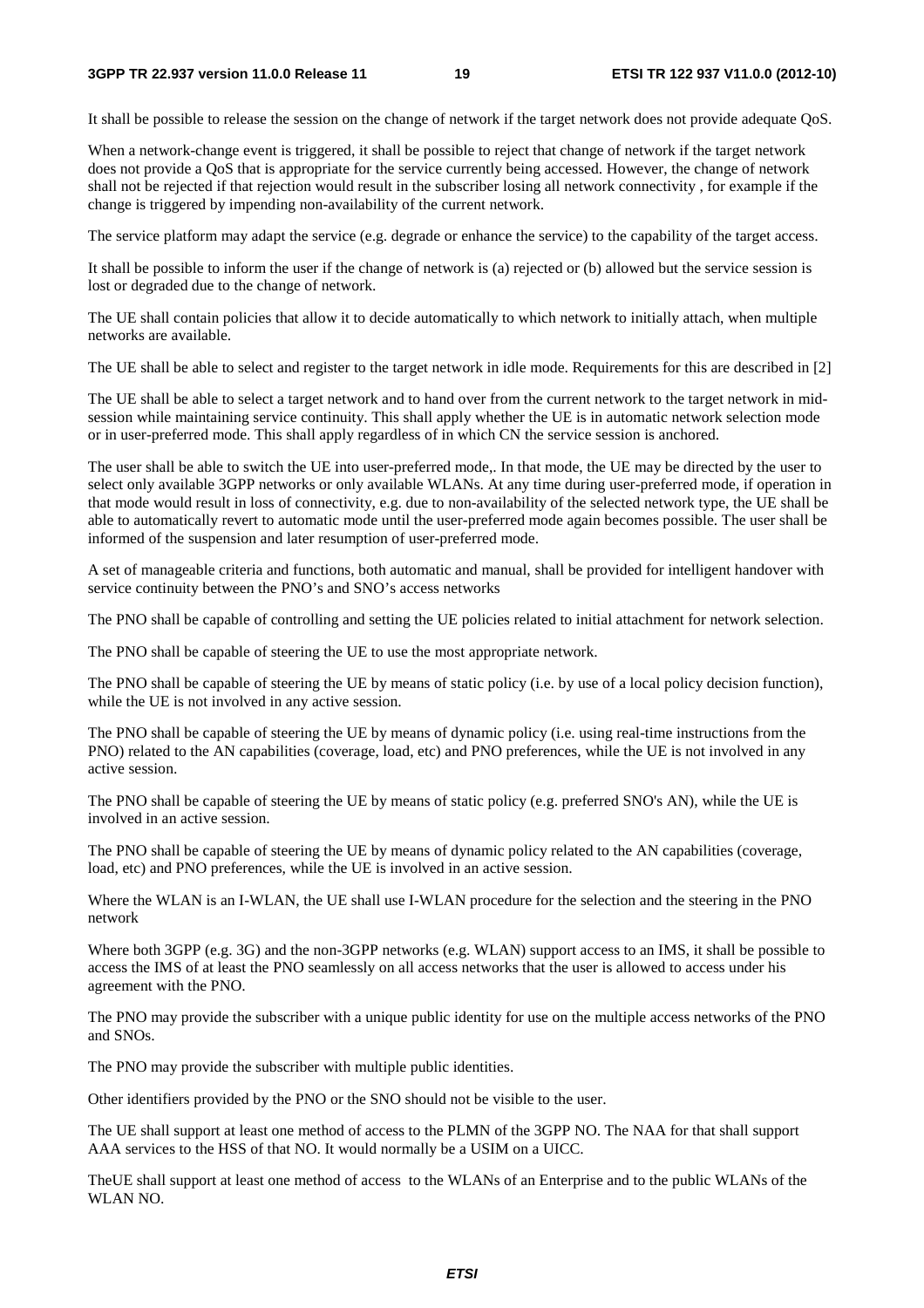The UE shall support the case where each type of network may require a separate NAA with its own credentials. In such a case, and where service continuity requires the handover between 3GPP networks and WLAN to be handled on a "make before break" basis, it shall be possible for both NAAs to be active simultaneously. This shall apply during the period of network handover.

Device Management settings are to be obtained from and controlled by the Primary NO.

### 5.2 Security aspects

The UE shall be capable of connecting to the non-3GPP CN via a WLAN in a secure way using the appropriate security and authentication mechanisms for that network. This applies if the non-3GPP CN and WLAN is operated by the PNO or by the SNO.

The UE shall be capable of connecting to the 3GPP CN via its RAN, according to 3GPP security and authentication requirements. This applies if the 3GPP CN/RAN is operated by the PNO or by the SNO.

Where required by the intended usage of the UE, the UE shall be capable of connecting to the Enterprise WLAN in a secure way using the appropriate security and authentication mechanisms for that network.

It shall be possible for the 3GPP NO and the WLAN NO to operate their own completely separate security systems, including independent authentication centres in their respective CNs.

The NAA(s) used for WLAN access shall include an application or applications to support EAP-SIM and EAP-AKA.

The UE may be capable of connecting to the PNO's IMS network according to IMS security and authentication requirements.

Where the WLAN is an I-WLAN, the following requirements apply:

The UE shall use a single USIM to authenticate to the I-WLAN and to the 3GPP network.

The UE may use USIM or ISIM to authenticate to the IMS of the PNO.

## 5.3 UICC aspects

The UICC shall be able to support separate NAAs for the 3GPP access and WLAN access, where the credentials in each NAA are different. This does not preclude support for the two networks using the same NAA, or for two NAAs with the same credentials.

The UICC shall support USIM and SIM for 3GPP network access.

The UICC shall support one or more NAA(s) for WLAN access that can be used for EAP-SIM and EAP-AKA.. The UICC should also support.

Where the UICC supports separate NAAs for 3GPP access and WLAN access, the UICC shall permit simultaneous sessions with both NAAs on different logical channels.

The UICC shall be capable of supporting an ISIM for secure access to the IMS of the PNO.

## 5.4 Charging aspects

A user shall be able to receive a single, itemised bill from the PNO covering use of both access-network types and IMS services and representing a single user identity (single phone number).

A user may opt to receive a single, itemised bill covering use of all access networks and IMS and representing multiple user identities, e.g. a private and a business identity. This covers the cases of a small business user who requires a split between personal and business use and where an Enterprise needs bills for its employees, split into personal and business use.

The PNO shall be aware of the status of the UE with respect to the network attachment.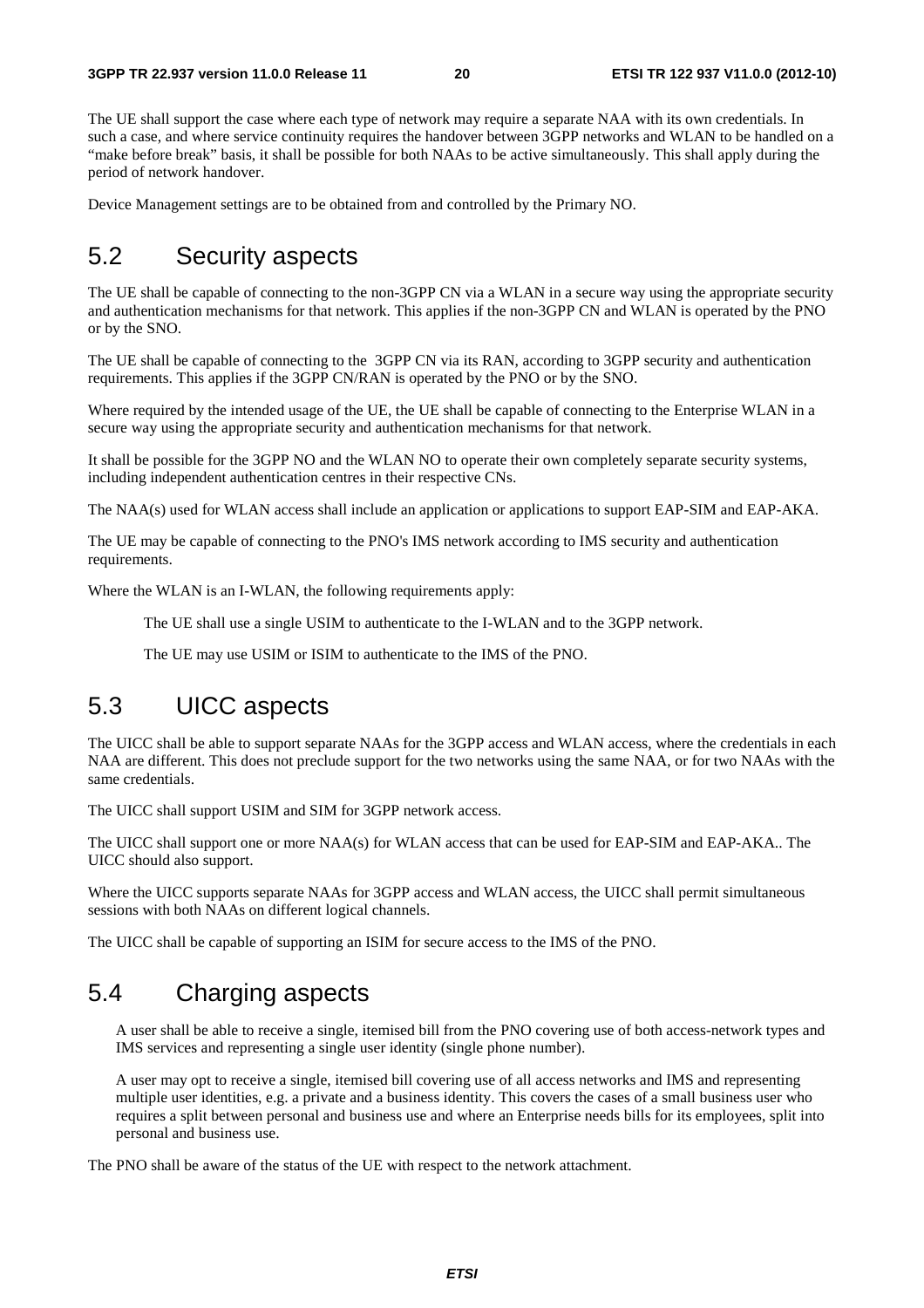The SNO shall be capable of generating CDRs for the type of access used by the subscriber and of providing those CDRs to the PNO.

The PNO shall be capable of charging the subscriber according to the type of access used in its own network.

The PNO shall be capable of indicating to the SNO to block/enable the subscriber's access in real time for reasons concerned with charging (e.g. subscriber's credit has expired), when using the SNO's network.

The SNO shall be capable of blocking/enabling the subscriber according to the type of access used in its own network, when indicated by the PNO.

Where the WLAN is an I-WLAN, the network operator shall use 3GPP standard charging. This includes the case where the WLAN NO is the PNO and has a roaming agreement with the 3GPP NO who is the SNO.

## 6 Recommendations

## 6.1 General recommendations and suggested workplan

This section shall contain an indication of the parts already covered by current specification, the parts requiring additional standardization effort, a workplan harmonized with current standardization activity (e.g. VCC), and an indication about potential new stage 1 specifications.

It is strongly recommended to reuse the mechanisms already defined in 3GPP specification and the roaming mechanisms.

It is strongly recommended to use the flexibility already defined in 3GPP specification, such as taking benefit from the possibility to establish multiple ISIM on the UICC when multiple IMS subscriptions are needed.

## 6.2 List of recommended requirements

This section shall contain a list of requirements to agreed to be potentially transferred to specifications

### **Security aspects**

It shall be possible for the 3GPP NO and the WLAN NO to operate their own completely separate security systems, including independent authentication centres in their respective CNs.

The UE shall be capable of connecting to the non-3GPP network via a WLAN in a secure way using the appropriate security and authentication mechanisms for that network.

The UICC shall be able to support separate NAAs for the 3GPP access and WLAN access, where the credentials in each NAA are different.

Where the UICC supports separate NAAs for 3GPP access and WLAN access, the UICC shall permit simultaneous sessions with both NAAs on different logical channels.

In the case the PNO (non-3GPP operator with WLAN coverage) have a commercial roaming agreement with the SNO (3GPP operator) that allows PNO users to roam into SNO mobile network, the already defined I-WLAN specification [3] allows to re-use USIM authentication and network selection mechanism.

The UE shall be capable of connecting to the 3GPP network via a WLAN in a secure way using I-WLAN security and authentication mechanisms for that network as already defined in [3].

The UE shall support already defined security and authentication requirements to connect to the 3GPP network (e.g. USIM-AKA, SIM-AKA) or to the 3GPP IMS domain (e.g. IMS-AKA, HTTP digest).

Note: the WLAN network could be considered an IP-CAN when used to access the IMS domain

**Service aspects**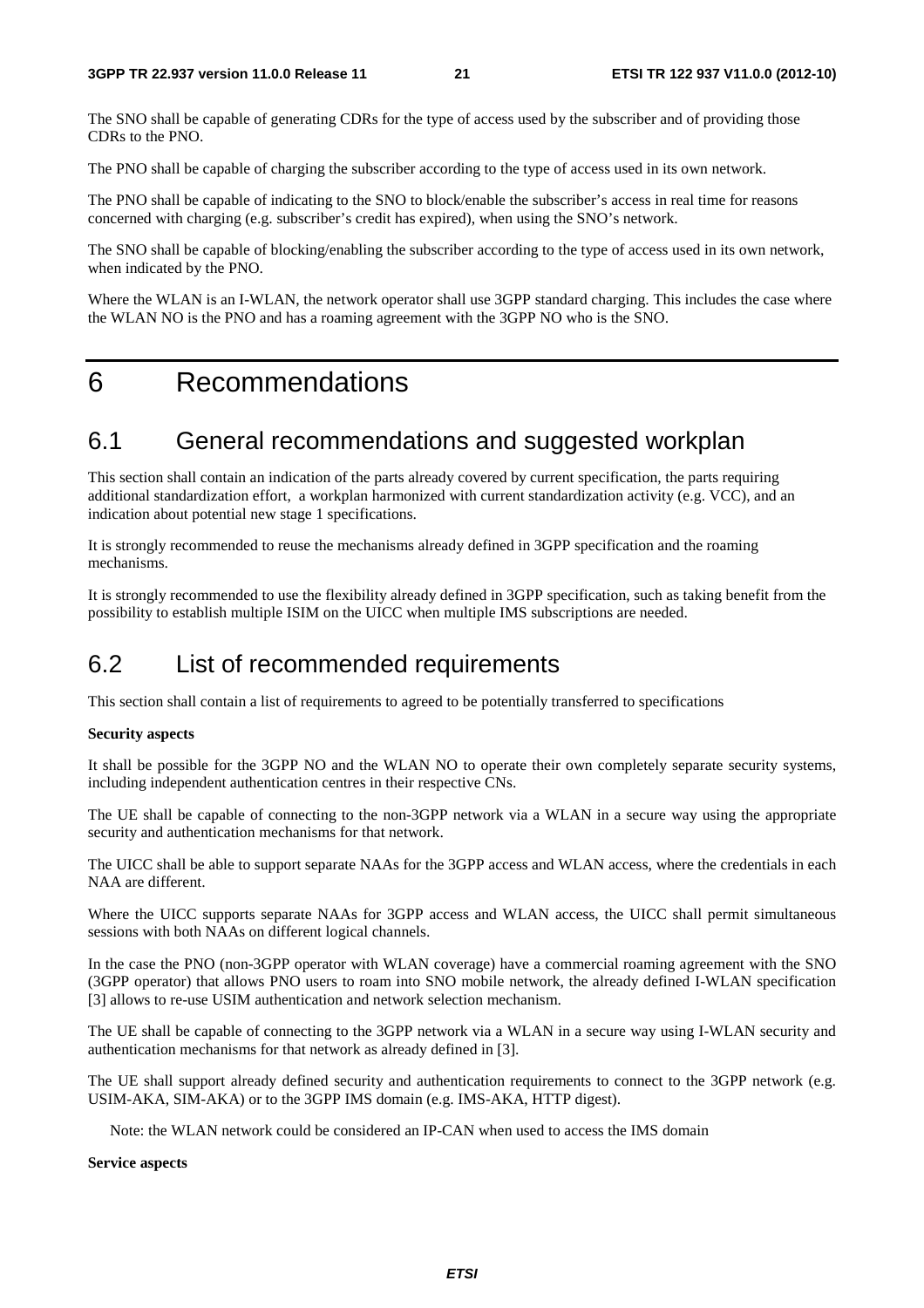#### **3GPP TR 22.937 version 11.0.0 Release 11 22 ETSI TR 122 937 V11.0.0 (2012-10)**

It shall be possible to support service continuity of the multimedia session, including the IMS session, if used, from the WLAN to the 3GPP network and vice-versa

The system shall be capable of assuring service continuity to the end user, when moving between WLAN access network and the 3GPP access network.

In the case service continuity is required, there is an ongoing work in the Release 8 to define multimedia sessions continuity

The UE shall be capable of providing information to the user regarding the current type of access used.

The ability to maintain service continuity when changing networks shall be dependent on the QoS capabilities of the target network.

It shall be possible for the PNO to reject the change of network if the target network does not provide adequate QoS to maintain service continuity.

It shall be possible to release the session on the change of network if the target network does not provide adequate QoS.

The system may adapt the service (e.g. degrade or enhance the service) to the capability of the target access.

#### **Charging aspects**

The NOs shall be aware of the status of the UE with respect to the network attachment and shall be capable of charging the subscriber according to the type of access used.

The NOs shall be capable of collecting on-line and off-line charging information.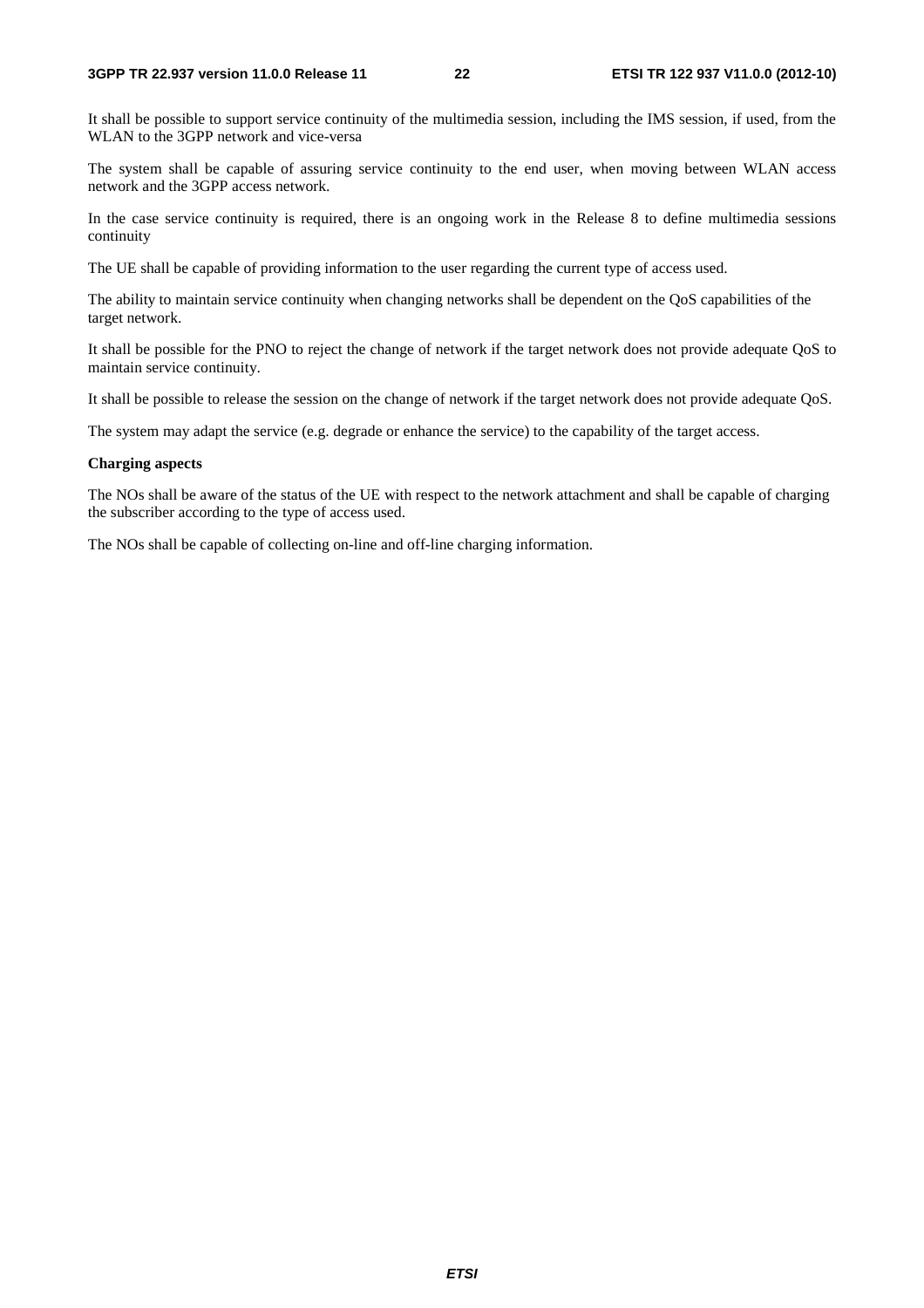## Annex A: Change history

| <b>Change history</b> |                     |                |             |           |                |       |   |                                                                                                   |               |            |                     |
|-----------------------|---------------------|----------------|-------------|-----------|----------------|-------|---|---------------------------------------------------------------------------------------------------|---------------|------------|---------------------|
| TSG SA# SA Doc.       |                     | <b>SA1 Doc</b> | <b>Spec</b> | <b>CR</b> | <b>Rev Rel</b> |       |   | Cat Subject/Comment                                                                               | <b>Old</b>    | <b>New</b> | WI                  |
| SP-38                 |                     |                |             |           |                |       |   | Raised to v.2.0.0 by MCC for<br>approval at SA#38 (same<br>technical content as v.1.2.0)          | 1.2.0         | 2.0.0      | <b>SMLSWL</b><br>AN |
| SP-38                 |                     |                |             |           |                |       |   | Raised to v.8.0.0 by MCC<br>following approval at SA#38<br>(same technical content as<br>V.1.2.0) | 2.0.0         | 8.0.0      | <b>SMLSWL</b><br>AN |
| SP-40                 | SP-080309 S1-080568 |                | 22.937      | 0001      |                | Rel-8 | D | Change of Reference number<br>for TR 22.812 to TR 22.912<br>(ANT-NSR)                             | 8.0.0         | 8.1.0      | <b>SMLSWL</b><br>AN |
| SP-46                 |                     |                |             |           |                |       |   | Updated to Rel-9 by MCC                                                                           | 8.1.0         | 9.0.0      |                     |
| 2011-03               |                     |                |             |           |                |       |   | Update to Rel-10 version (MCC)                                                                    | 9.0.0         | 10.0.0     |                     |
| 2012-09               |                     |                |             |           |                |       |   | Updated to Rel-11 by MCC                                                                          | 10.0.0 11.0.0 |            |                     |